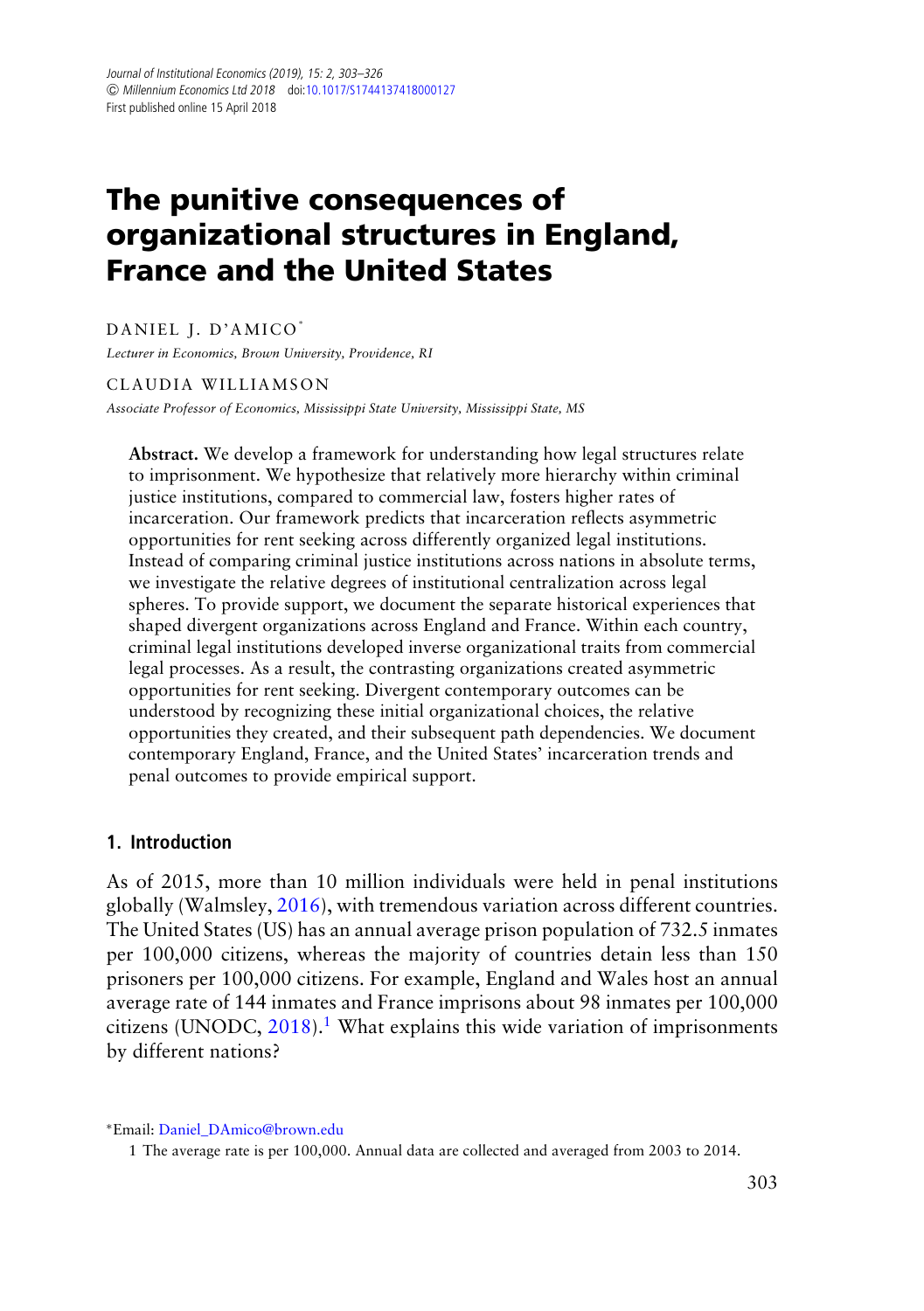Cross-country incarceration rates are not adequately explained by obvious factors such as crime rates or allocations of law enforcement resources.<sup>2</sup> Akin to the "institutions matter" trend of political economists attempting to explain divergent economic and social outcomes (North, [1990\)](#page-21-0), criminal justice theorists also recognize the importance of institutional structures.<sup>3</sup> What remains unknown, however, is which institutions more heavily influence criminal justice outcomes and precisely how they alter punishment processes and incarceration rates.

This ambiguity results in part from a lack of detailed data measuring crime and punishment over time and across countries (Soares, [2004a,](#page-22-0) [2004b\)](#page-22-0). Quantitative measures of comparative legal institutions are also limited. Typically, countries are classified into broad institutional baskets that correlate loosely with punishment outcomes (see Brodeur, [2007;](#page-19-0) Lacey, [2008;](#page-21-0) Neapolitan, [2001;](#page-21-0) Siems, [2016;](#page-22-0) Sutton, [2000,](#page-22-0) [2004\)](#page-23-0). For example, countries with greater incarceration rates tend to have market economies (Cavadino and Dignan, [2006a,](#page-19-0) [2006b\)](#page-19-0), non-plurality voting systems (Bomhoff, [2017;](#page-19-0) Lacey, [2012\)](#page-21-0), and inherited the English common law (D'Amico and Williamson,  $2015$ ).<sup>4</sup> Such schemas reflect broad groupings of institutional characteristics that often correlate with one another. Thus, it is difficult to discern with precision which specific institutional factor shapes incarceration and through what causal process.

Drawing from comparative law, new institutional economics, and public choice theory, we develop a framework for understanding the variation of incarceration rates across certain countries. We conjecture that contemporary patterns can reflect asymmetric opportunities for rent seeking across differently organized legal institutions. *Ceteris paribus*, hierarchically structured institutions foment opportunities for political capture, rent seeking, and political profitability (Milgrom and Roberts, [1992;](#page-21-0) Sah and Stiglitz, [1986;](#page-22-0) Williamson, [1981\)](#page-23-0). Alternatively, decentralized systems foster the coordination of knowledge and incentives for learning, error correction, and institutional adaptation (McGinnis, [1999\)](#page-21-0). Thus, we expect political effort to be channeled into arenas that are relatively more hierarchical.

Our model predicts that nations with more hierarchically organized criminal justice systems, relative to other domestic institutional sectors such as commercial legal spheres, will systematically foster incentives for expansive criminalization, harsher sentencing laws, and prison industrialization. Combined, these processes contribute to larger prison population rates.

<sup>2</sup> See Neapolitan [\(2001\)](#page-21-0), Sutton [\(2000,](#page-22-0) [2004\)](#page-23-0), and Ruddell [\(2005\)](#page-22-0) for thorough surveys of the research that empirically investigates these standard theoretical frameworks.

<sup>3</sup> Durkheim [\(1895\)](#page-20-0) and Weber [\(1922\)](#page-23-0) were among the first to posit crime and imprisonment as shaped by socio-institutional structures. Rusche and Kirchheimer [\(1939\)](#page-22-0) influenced Foucault [\(1975\)](#page-20-0), who popularized this perspective and research agenda.

<sup>4</sup> See also Spamann [\(2010\)](#page-22-0) and DeMichele [\(2013,](#page-20-0) [2014\)](#page-20-0).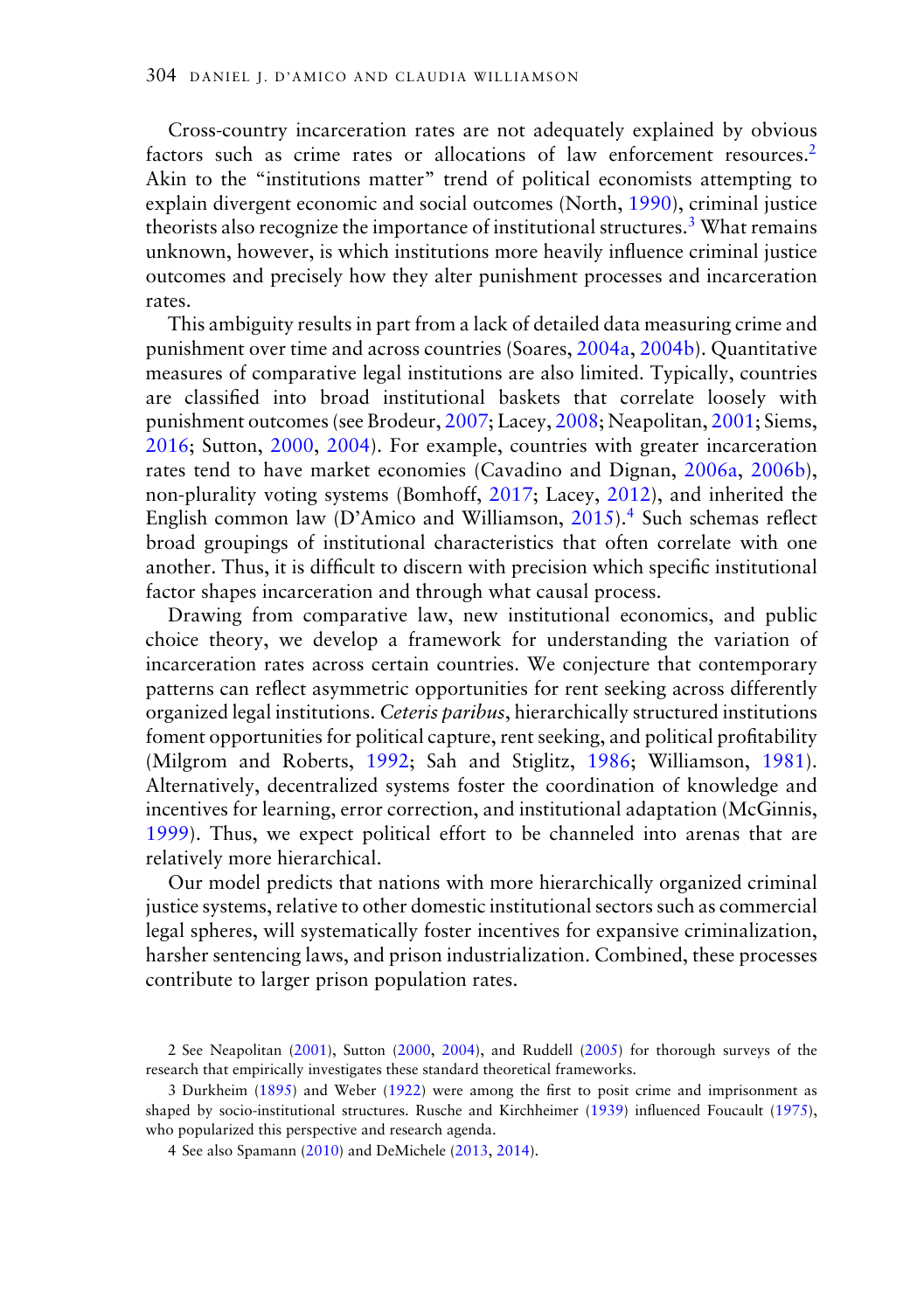At first, our theoretical prediction appears at odds with observations common throughout related literatures. Higher incarceration rates tend to occur in countries with market economies and English common law, which are characterized as possessing more decentralized institutional forms. Furthermore, "civil law is associated with a heavier hand of government ownership and regulation than common law" (La Porta *et al.*, [2008:](#page-21-0) 286). So, why is the robust association between common law and decentralization reversed for criminal legal outcomes, such as prison populations?

We attempt to resolve this puzzle by describing the differences in the historical developments of criminal justice across England and France after the 16th century. We mirror Glaeser and Shleifer [\(2002\)](#page-20-0), who document how the evolution of commercial law in the 12th and 13th centuries in England and France shaped their respective approaches to modern commercial law. Less violence and more vibrant civic trust after revolutionary episodes in England relative to France allowed for a more decentralized approach to commercial law. To manage commercial disputes, England leveraged privately employed judges and trials by jury, whereas France retained state-employed authorities and codified commercial policies via a more centralized administration.

Similar to how alternative historical experiences structured varying degrees of centralized commercial law across England and France, we argue that unique historic episodes shaped institutional selection across criminal justice spheres in each country. The organizational patterns of criminal law, however, tend to be inversely organized from broader legal processes. Whereas commercial law evolved through long periods of decentralized competition, criminal law was a late appendage to the English royal courts. In the late 16th century, English authorities created a monopolistic dominance in criminal jurisprudence. Thereafter, England designed and financed criminal legislation, courts, policing services, and prison facilities through more hierarchical and governmentally dominated decision making than was typically used in commercial law processes. In contrast, constitutional designs in the wake of the French revolution placed strict limits on governmental discretion within the criminal trial process.

Collectively, the Norman conquests, the papal revolutions, and the drafting of constitutions in the wake of the French Revolution, consistently affirmed governmental power and hierarchical administration in the criminal legal sector of England and the commercial legal sphere of France. As a result, the contrasting organizational structures across commercial and criminal legal spheres created asymmetric opportunities for rent seeking. We propose that these relative differences in opportunism relate to these countries' divergent rates of contemporary incarceration.

To provide further support, we show how recent US, English, and French prison and crime trends can be explained from our framework. In the US, increased hierarchical dominance via federal legislation and monetary transfers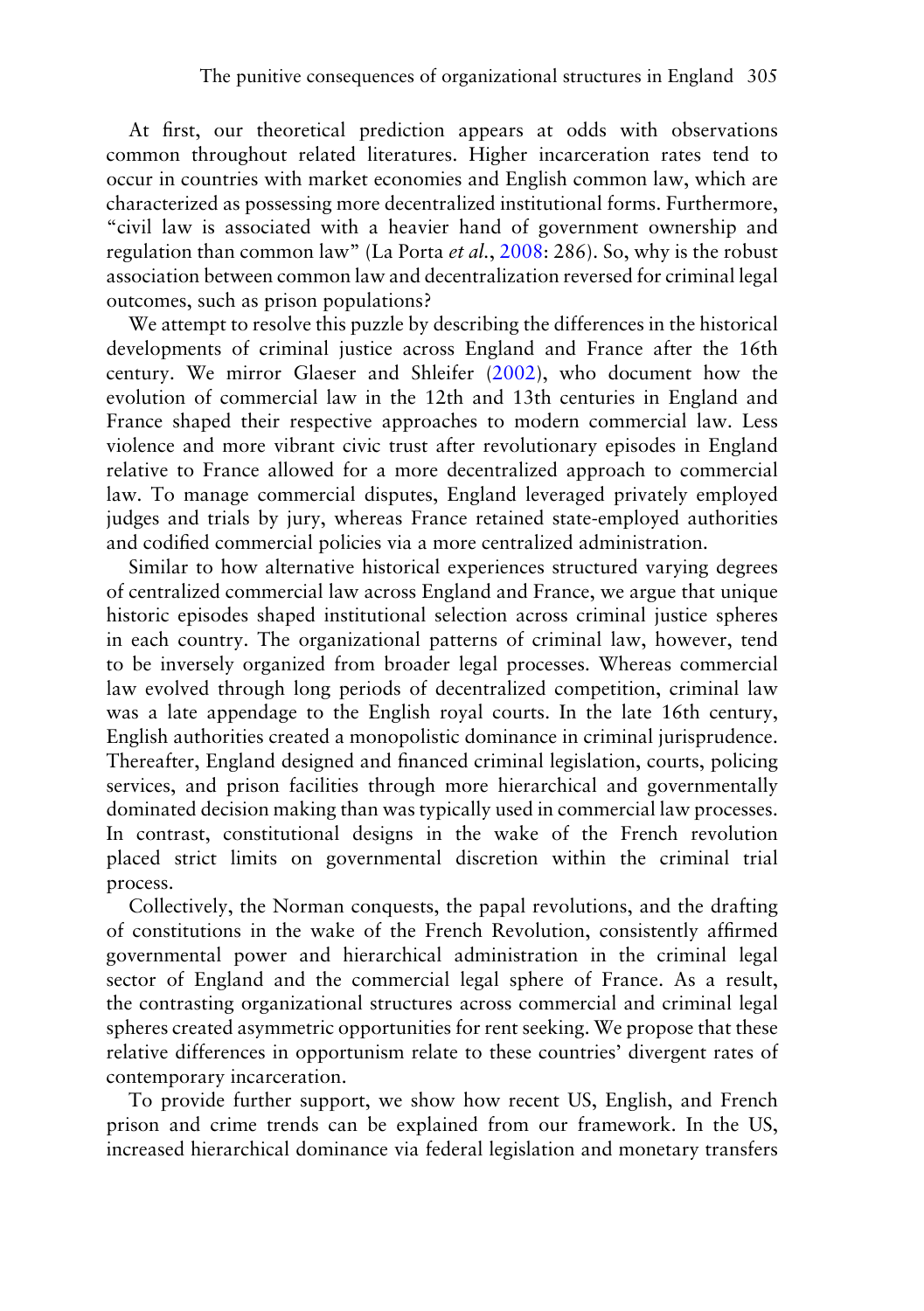shaped incentives for local authorities to leverage incarceration more heavily. In France, a larger public sector provided alternative venues for rent seeking; thus "tough-on-crime" efforts were redirected toward non-incarceration strategies. In contemporary England, prison growth accumulated substantially more than in France, but at tangibly lower levels than in the US. Competing interests within English criminal justice authority aligned to suppress prison sentencing and financing from reaching US proportions of mass incarceration.

Our work contributes to several strands of research. First, it adds to the law and economics literature by documenting how historical changes in legal structures relate to contemporary imprisonment outcomes. The framework proposed is similar to recent models of state predation and economic development (Acemoglu and Robinson, [2012\)](#page-18-0), as excessive prison growth can be understood as an expression of unconstrained political extraction. This research also relates to recent literatures documenting the importance of historical factors in explaining contemporary institutional development and social outcomes (for a review, see Nunn, [2009\)](#page-21-0). This includes, in particular, the legal origins literature (La Porta *et al.*, [2008\)](#page-21-0). Common law is generally considered more decentralized and less hierarchical. Our findings, however, suggest that these organizational characteristics were reversed for English criminal justice in the modern legal era, and even more so for US criminal justice in the latter half of the  $20<sup>th</sup>$ century. Similarly, the decentralized organizational characteristics of modern French criminal law were inverted compared to the hierarchically managed French commercial law.

By focusing on institutional organization across commercial and criminal legal spheres within countries instead of legal origin categories across countries, we provide an additional criticism of the legal origins literature (see Beck *et al.*, [2003;](#page-18-0) Klerman *et al.*, [2011;](#page-21-0) Spamann, [2016\)](#page-22-0).<sup>5</sup> Overly vague national categories can obscure the strategic opportunities for rent seeking created by relative disparities in the organizational patterns across institutional spheres within a country.

## **2. Different organizational patterns in criminal versus commercial law**

#### *Model assumptions and predictions*

In our model, we emphasize historical processes that shaped the organizational patterns of criminal justice institutions inversely from commercial legal

5 The legal origins literature is criticized extensively. Some contest the causal influence of legal origins (Graff, [2008;](#page-20-0) Helland and Klick, [2011\)](#page-20-0). Others question the exogenous nature of legal origins as colonial strategies differed across common and civil law traditions (Dari-Mattiacci and Guerriero, [2011\)](#page-19-0). Similarly, Spamann [\(2010:](#page-22-0) 149) finds "no systematic difference in the complexity, formalism, duration, or cost of procedure in courts of first instance." Guerriero [\(2011\)](#page-20-0) argues that legal origins are proxies for the weakness of democracy and cultural heterogeneity, but agrees that institutional forms related to economic performance are slow changing and historically shaped. See also Pistor and Deakin [\(2012\)](#page-22-0) for a thorough survey.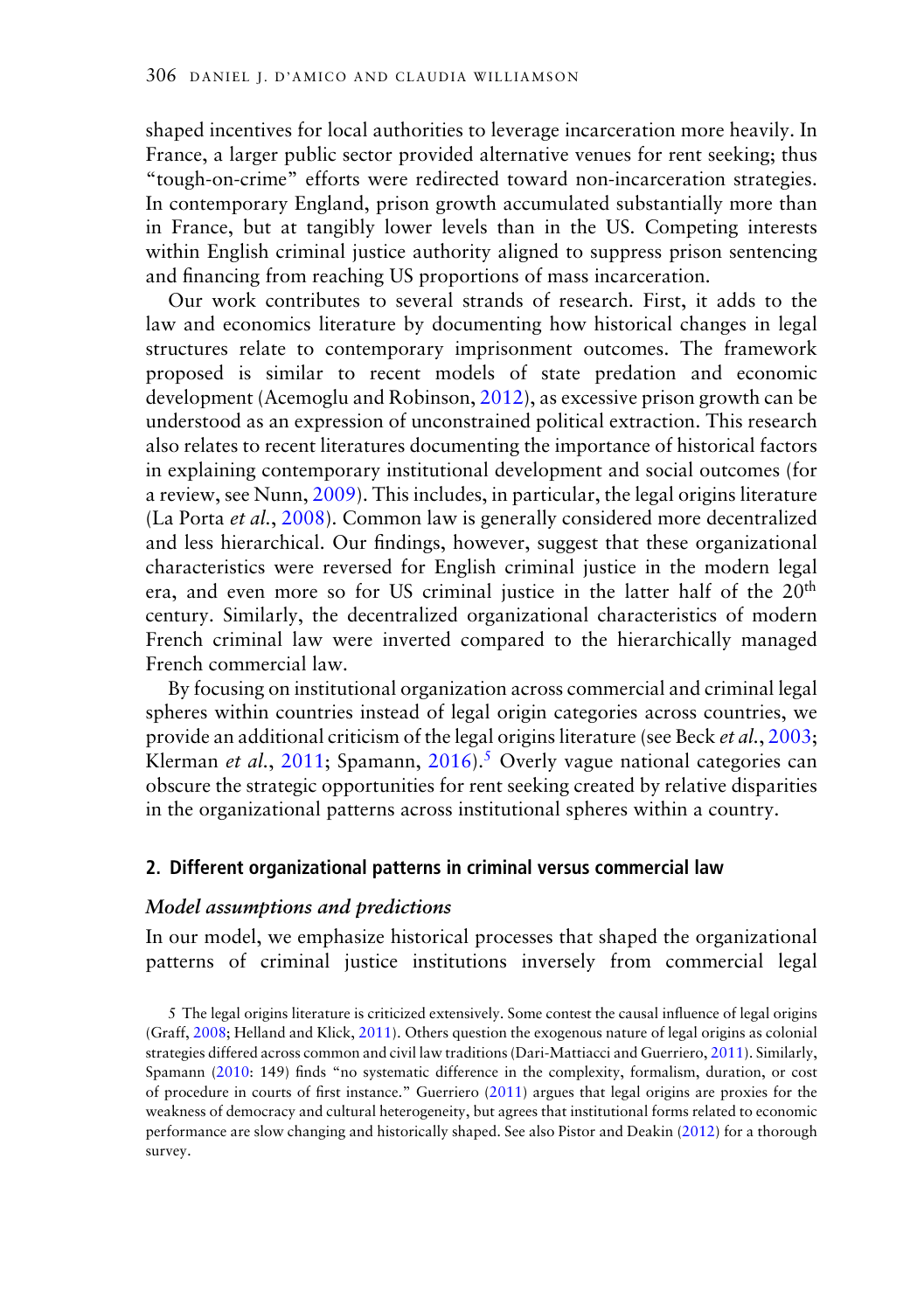institutions within different countries. In particular, we hypothesize that a greater degree of hierarchical decision making within criminal relative to commercial law allows for capture, bureaucratic growth, and rent seeking within criminal justice institutions. Countries wherein the returns to rent seeking were larger in hierarchical criminal justice systems fostered greater incentives for political inefficiencies. Higher prison populations today can be seen as one such measurable result.

We adhere to the basic presumptions of public choice economics wherein political actors are motivated by self-interest (Buchanan, [1999\)](#page-19-0). For example, bureaucrats will push for bigger budgets, larger staffs, and a more expansive scope of authority regardless of societal needs (Niskanen, [1968\)](#page-21-0). Political agencies over-produce public goods when relevant interest groups reap concentrated benefits while dispersing costs (Buchanan and Tullock, [1962:](#page-19-0) 201). Furthermore, rent seeking continuously diverts resources from socially productive endeavors toward private interests, unless deterred through effective checks and balances (Tullock, [1965\)](#page-23-0).

In so far as decentralized institutions possess more effective checks and balances than hierarchically structured institutions, we expect excessive imprisonment to coincide with more centrally managed institutional organizations. In addition, institutions that are organized more hierarchically generate greater capture opportunities (Williamson, [1981\)](#page-23-0). Thus, we argue that higher imprisonment rates are akin to other forms of excessive governmental production. Therefore, we hypothesize that current patterns of excessive imprisonment coincide with historical legacies wherein criminal justice systems became more hierarchical relative to other legal institutional sectors.

Our claim is difficult to verify quantitatively. First, there are no detailed or accurate measures that represent the organizational structures of institutions, let alone the organizational patterns of criminal justice institutions across countries. Second, the organizational dynamics of criminal justice are often different from broader patterns of institutional organization within a nation. Therefore, we rely on historical case studies to help support our claim. While analysis of comparative cases does not have the identification power found in other empirical works, the historical and cross-sectional variation we describe provides a richer and more detailed account of the mechanisms that sustain organizational outcomes (Glaeser and Shleifer, [2002;](#page-20-0) Skarbek, [2016\)](#page-22-0).

As we document below, England and the US have decentralized commercial law systems compared to France. However, criminal justice procedures in England became far more hierarchical in the modern legal era, and the US was founded with a similarly more centralized structure. During the latter  $20<sup>th</sup>$ century, the US substantially increased its hierarchical organization in criminal justice procedures. England relied less heavily on royal legislatures in the 20th century compared to previous epochs. And, French criminal law has become more decentralized in contra-distinction to its commercial law.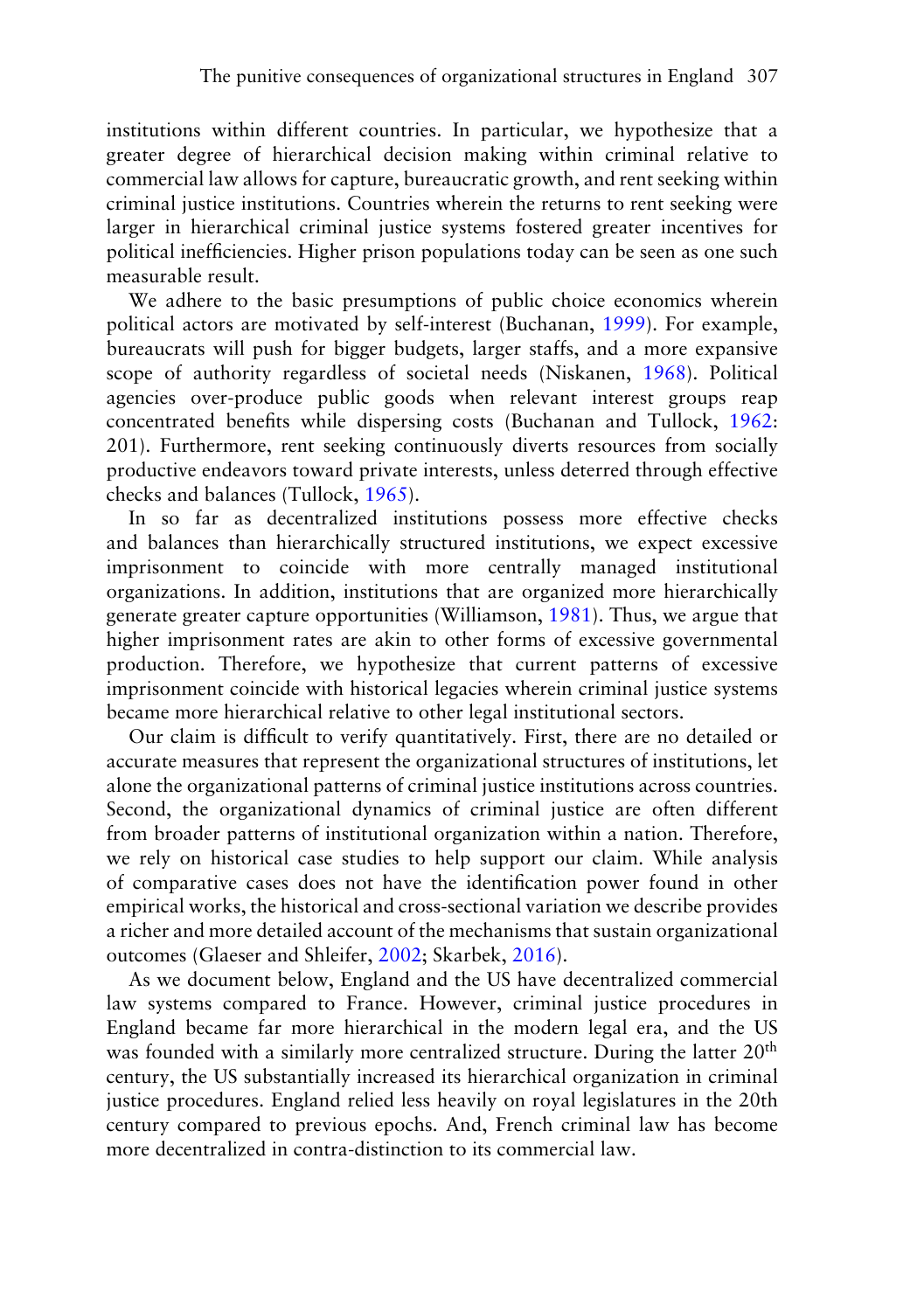# *Policy-implementing or conflict-solving systems*

The common and civil law systems, birthed by England and France respectively, contain different motivational intentions and organizational properties (Damaska, [1986;](#page-19-0) Pistor, [2006\)](#page-22-0). Motivations can be thought of as either "policy implementing" or "conflict solving," while a system's organizational properties can be described as relying upon "hierarchical" or "coordinate" authority (Damaska, [1986:](#page-19-0) 219).

Hierarchical authority better complements policy-implementing intentions, and coordinate authority coincides with conflict-resolving motivations. Hierarchical authority matched with conflict-resolving intentions represents an unstable equilibrium, as authorities empowered by hierarchical structures tend to implement policies reflective of private ruling interests. Furthermore, policy-implementing intentions are difficult to achieve within a decentralized organization, as competing interests block policy agendas.

No country is a pure case of any specific characteristic. In general, English commercial law was historically conflict-solving via coordinate authority. French law is generally described as policy-implementing via hierarchical authority. Though most commercial and private legal processes are intended for conflict resolution rather than criminal legal processes, the French system's greater reliance on formal codes and administrative procedures creates opportunities and incentives for a larger expression of policy-implementing intentions over the English system.

Thus, we conjecture that the organizational structure of criminal justice institutions relative to commercial law shapes incentives for rent seeking and bureaucratic growth. In particular, asymmetric organization across criminal and commercial spheres creates relative opportunities for rent seeking. For example, effective constraints limit public predation in the commercial realm of English common law (Djankov *et al.*, [2008;](#page-20-0) La Porta *et al.*, [2004\)](#page-21-0). Furthermore, administrative bureaucracies within the social welfare sector of France serve as low-cost alternative punishment mechanisms (D'Amico and Williamson, [2015:](#page-19-0) 597).

# *Legal spheres across English common and French civil law*

[Figure 1](#page-6-0) labels and briefly describes commercial and criminal legal spheres across the English common law and French civil legal systems. More detailed historical and contemporary support will be provided in [sections 3](#page-8-0) and [4.](#page-11-0) The figure is offered as a summary of our main conjecture.

Common and civil legal origin categories reference historically different organizational traits of commercial legal institutions, but such descriptors can obfuscate the inversed organizational patterns of criminal legal processes. Thus, we analyze commercial and criminal legal spheres across English common law and French civil law to illustrate the asymmetric structural incentives for political capture and rent seeking.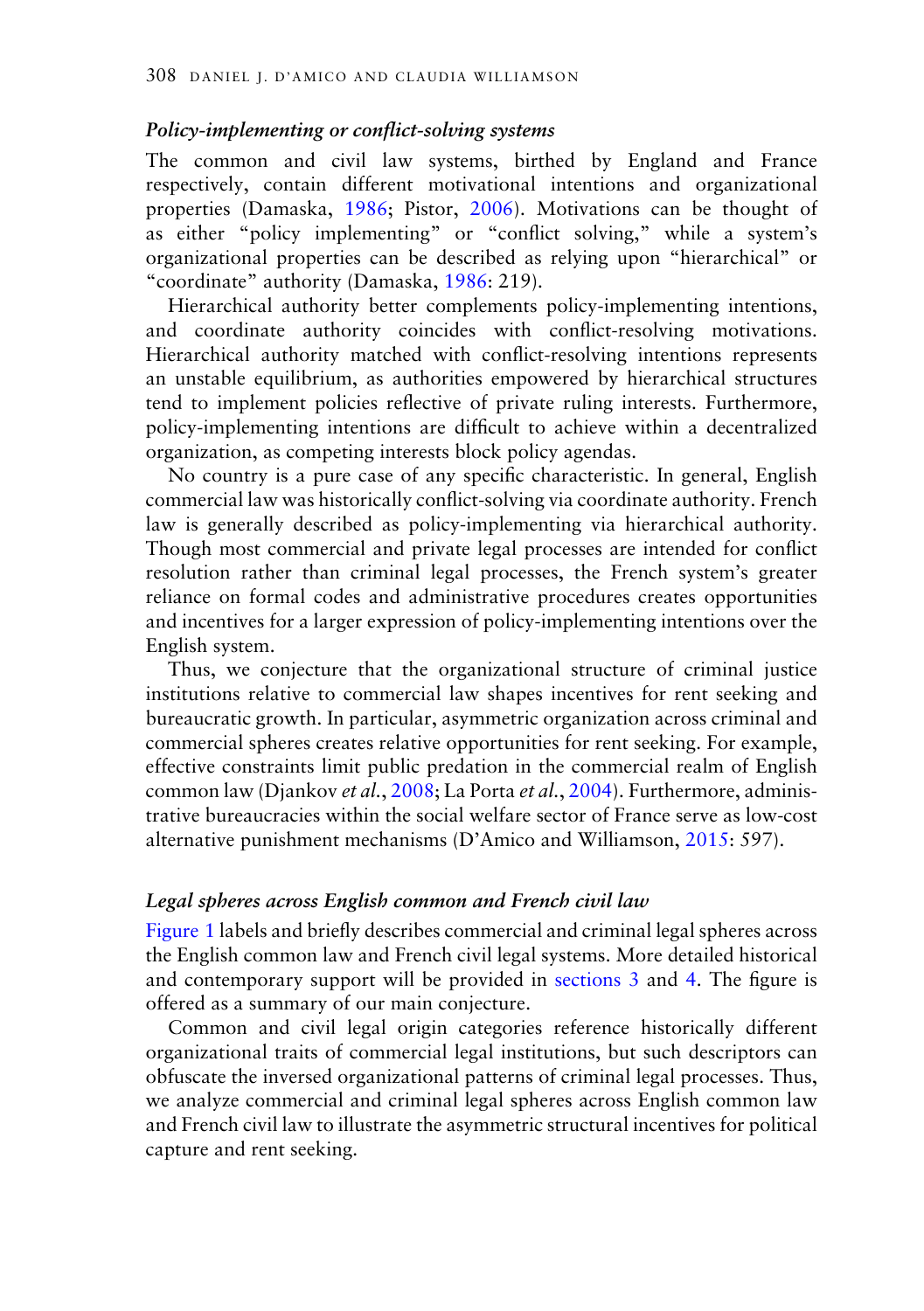<span id="page-6-0"></span>

| Figure 1. Legal spheres across English common and French civil law |  |  |
|--------------------------------------------------------------------|--|--|
|--------------------------------------------------------------------|--|--|

| English Common Law                 |                                                                                                                                       | French Civil Law                                                                            |  |
|------------------------------------|---------------------------------------------------------------------------------------------------------------------------------------|---------------------------------------------------------------------------------------------|--|
|                                    | A: Commercial law (torts,<br>contracts, and other disputes)                                                                           | <b>B: Commercial law (torts,</b><br>contracts and other private                             |  |
|                                    | -dominant legal process within Royal<br>courts for both private and criminal<br>disputes prior to the 13th century                    | -heavily codified and centrally<br>managed after the Napoleonic code                        |  |
|                                    | -more organized through<br>decentralized coordinate authority<br>historically and today compared to<br>French commercial law (cell B) | -more organized through<br>hierarchical authority than English<br>commercial law (cell A)   |  |
| Sphere of legal<br>decision making | -more intended towards conflict<br>resolution than French commercial<br>law (cell B)                                                  | -more intended towards policy<br>implementation than English<br>commercial law (cell A)     |  |
|                                    | C: Criminal Law (violent acts, theft,<br>violations of social controls and<br>prohibitions)                                           | D: Criminal law (violent acts, theft,<br>violations of social controls and<br>prohibitions) |  |
|                                    | -newly developed in the 13th<br>century                                                                                               | -more policy implementing than cell<br>B                                                    |  |
|                                    | -formalized via Royal monopoly in<br>the 16th century                                                                                 | -more coordinate authority than cell<br>C in recent decades                                 |  |
|                                    | -more reliant upon hierarchical<br>authority cell A                                                                                   |                                                                                             |  |
|                                    | -more policy implementing than cell                                                                                                   |                                                                                             |  |

Primarily concerned with economic performance, recent research compares commercial law by legal origin (cell A compared to cell B).<sup>6</sup> In general, English commercial law is a decentralized, conflict-solving system that protects from state predation. French commercial law, alternatively, is a more centralized policy-implementing system that provides less effective checks against state predation.

We introduce a focus upon criminal law across England and France (cells C and D). Formal, government-provided criminal justice services were late appendages to both systems. For various historical reasons discussed below, England developed a more hierarchical criminal justice system, while France adopted more protection for individual rights in the criminal legal sector. This created organizational differences across commercial and criminal legal sectors within each country, thus generating alternative rent-seeking opportunities across England and France, respectively.

<sup>6</sup> La Porta *et al.* [\(2008:](#page-21-0) 292) diagram institutional patterns and outcomes stemming from legal origins across social sectors. They do not include criminal law. Recently, Berinzon and Briggs [\(2016\)](#page-19-0) have shown for a sample of seven former French African colonies significant divergence in the maintenance of the originally adopted French penal codes.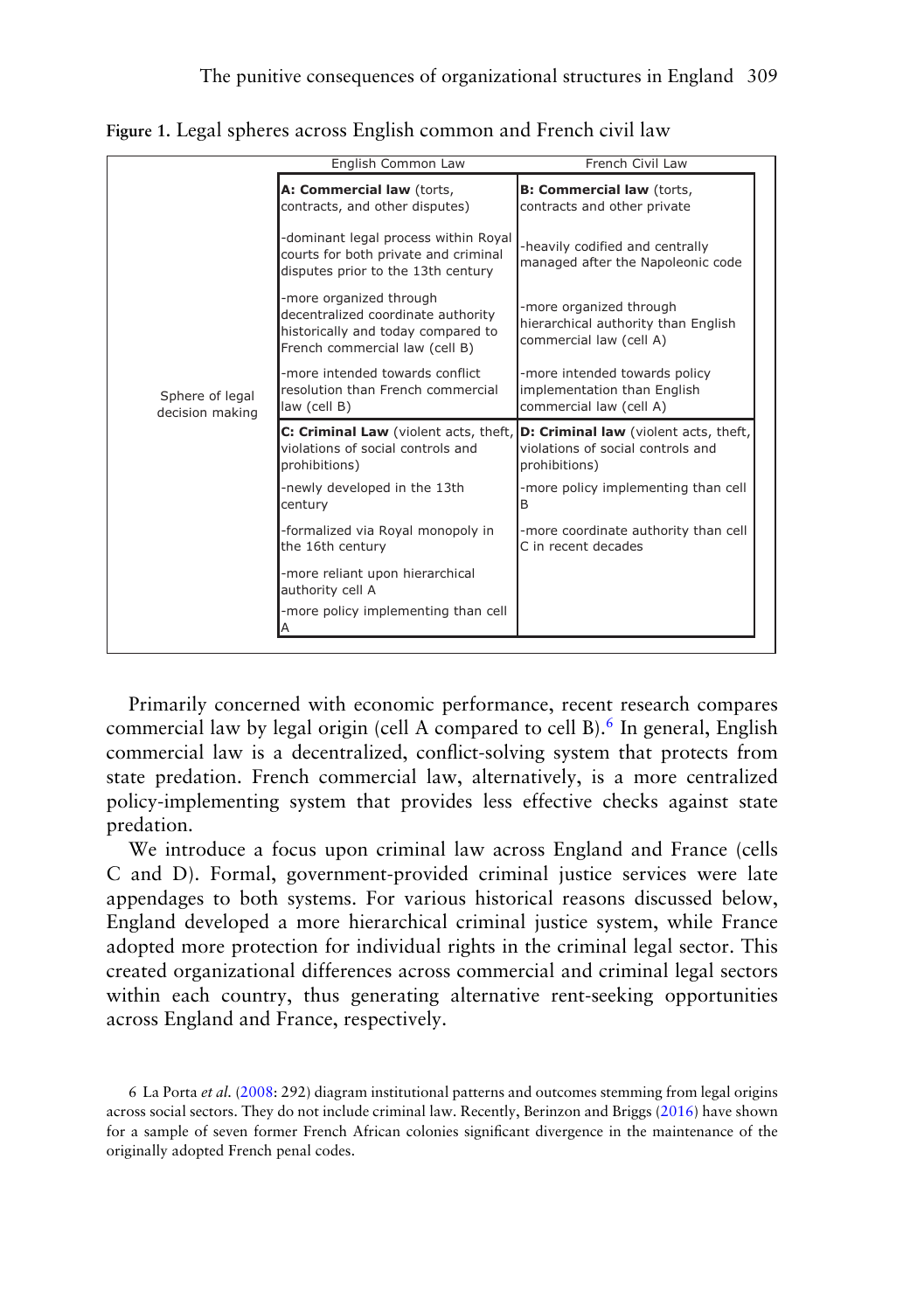Under English commercial law (cell A), rent-seekers faced effective constraints against inefficient bureaucratic growth and predation, largely due to its decentralized, conflict-solving qualities (La Porta *et al.*, [2008\)](#page-21-0). The centrallyorganized, policy-implementing criminal justice system, however, presented fewer legal constraints, providing more opportunity for budgetary expansion (cell C). This inverted organizational structure of English criminal justice institutions suggests that rent seeking can occur through two incentivized processes.

First, political agents can gain more by rent seeking in criminal justice than in the commercial legal sector. If politicians aim to appease voter preferences or support job creation, the capital and labor intensive facets of law enforcement coupled with its less constrained bureaucracy may make the criminal justice arena a more attractive outlet over the commercial legal realm.7 Second, given some opportunities for rent seeking across both legal spheres, the organizational patterns of economic institutions tend to limit bureaucratic expansion and align incentives for the preservation of economic performance (La Porta *et al.*, [2004\)](#page-21-0). In contrast, the organizational traits of the criminal justice system foster bureaucratic growth and reaffirm centralized authority.<sup>8</sup>

In France, the different organizational traits across commercial and criminal legal spheres (cells B and D) create opposite rent-seeking opportunities relative to those in England. The commercial sector was less protected in France from political rent seeking and state predation (La Porta *et al.*, [2008\)](#page-21-0). The more accessible and liquid returns of rent seeking in the commercial legal sector may have served to limit rent seeking in criminal justice processes via high opportunity costs. In addition, French criminal prosecutions strongly favored individual rights and limited the powers of government. Thus, it is reasonable to infer that criminal legal processes in France (cell D) are more effectively constrained from political inefficiency than those within the commercial legal sector (cell B).

Our model hypothesizes that mass incarceration and excessive prison growth were in part driven by political and bureaucratic opportunism in the criminal relative to the commercial legal arena. In order to provide support for this claim, we next outline the divergent histories of criminal legal processes across England and France.

7 King *et al.* [\(2003\)](#page-21-0) notice that prison construction became more opportune specifically for those townships with measurable declines in agricultural and industrial production in the latter part of the 20th century. See also Huling [\(2002\)](#page-20-0). Besser and Hanson [\(2004\)](#page-19-0) note the pervasive belief of prison construction as an economic stimulus strategy but show that new prison constructions depressed local economic conditions.

8 Avio [\(2003\)](#page-18-0) surveys Nardulli [\(1984\)](#page-21-0), Giertz and Nardulli [\(1985\)](#page-20-0), and Benson and Wollan [\(1989\)](#page-19-0), who explain how state officials can concentrate the benefits of perceived deterrence via prison growth while diverting the costs of construction, management, and potential overcrowding to federal jurisdictions.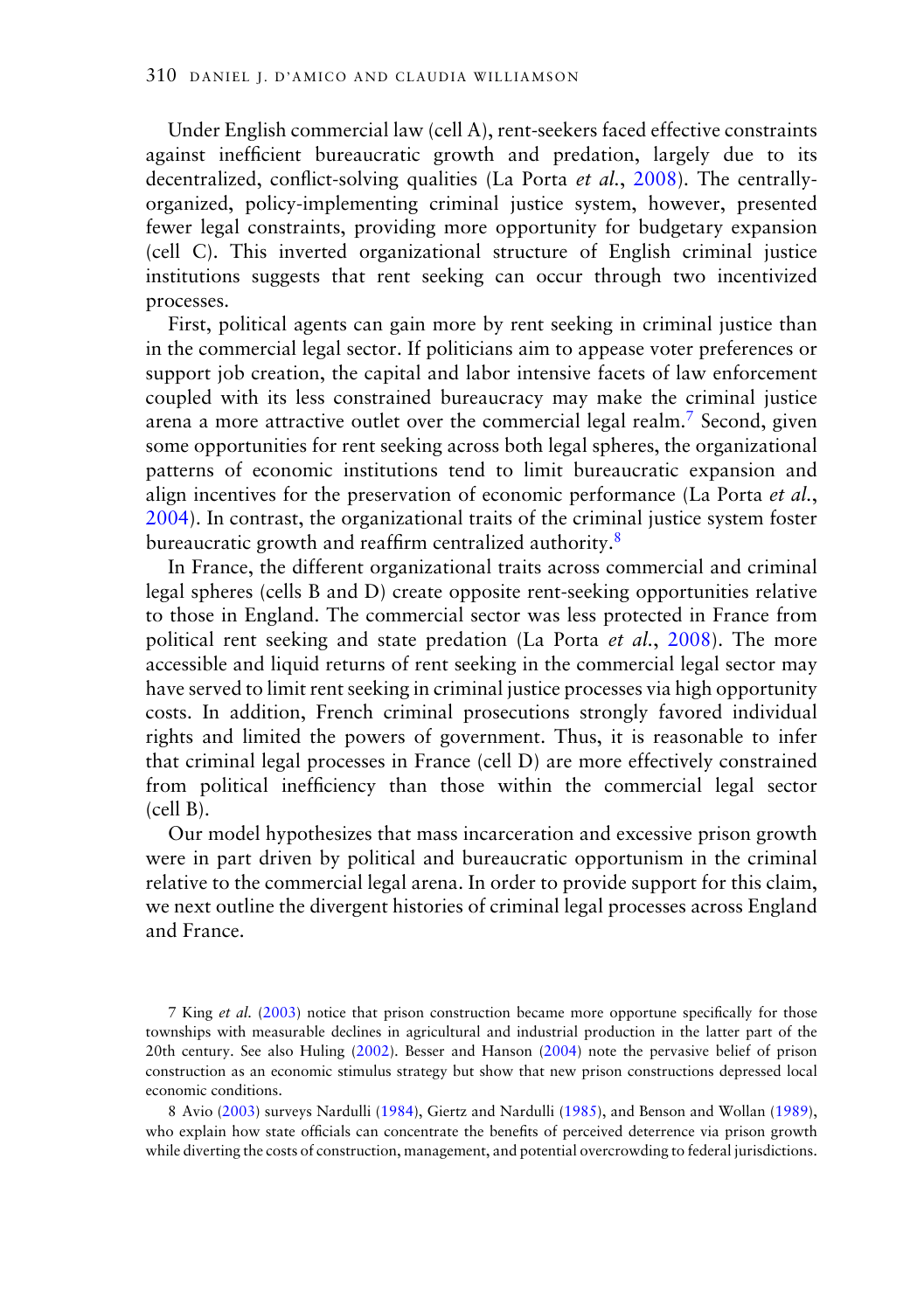# <span id="page-8-0"></span>**3. Historical case studies of criminal law**

Comparing criminal justice across France and England during the Middle Ages, Tobias [\(1979:](#page-23-0) 117) describes a "peculiar" feature in England (and Wales) wherein "private persons . . . bring the accused before the royal judges," whereas in France "[b]oth in the days of the ancient regime and under the Code Napoleon, the tasks of hunting out offenders and prosecuting were matters for the state." By the 19th century, this decentralized feature of English criminal law had substantially shifted toward more state authority and codification. Around the same time, France embraced protections of individual rights by regulating and limiting centralized power in the criminal legal sphere. We track these inverted historical changes, starting from the 11th century and fully culminating in a formally distinctive criminal legal sphere around the 16th century in both England and France.

### *English legal history*

In the early Anglo-Saxon territories (prior to the 13th century) legal authority was divided jurisdictionally based on the nature of disputes. The international law merchant, canonical church, local, and royal court systems all coexisted and possessed distinctive laws and enforcement mechanisms suited to the nature of their respective types of disputes. Thus, adjudication for both civil and criminal offenses was addressed in a relatively competitive and decentralized fashion. Plaintiffs and defendants possessed some degree of choice regarding court authority, the system of rules to be applied, and the punitive enforcement method that governed their case.

Pluralistic legal environments limited opportunities for the monopolization and expansion of violent power (Coke, [1628;](#page-19-0) Frey, [2005\)](#page-20-0). If courts were corrupt or inept at arbitration, disputants opted toward alternative venues. Successful courts were those most amenable to a variety of cases and interest groups. Such legal adaptability is accredited as a foundational element for England's early dominance in economic performance (North and Thomas, [1976;](#page-21-0) Rosenberg and Birdzell, [1986\)](#page-22-0). Decentralized rule making remains a descriptive feature of commercial dispute resolution in England today.

In England's early legal history, punishment norms leveraged private efforts and resources to deter conflict and enforce property rights (Koyama, [2012,](#page-21-0) [2014\)](#page-21-0). Beginning in the 13th century, however, certain historical processes inspired the English criminal legal process to become more consolidated and administered by centralized government authority. Private efforts conflicted with ruling interests in so far as they tied up resources otherwise useful for military purposes (Goebel, [1976:](#page-20-0) 21). Hence, royal authorities eventually sought to monopolize and control punishment services.

The earliest developments of a distinctively criminal legal sector within Anglo-Saxon territories arose from the importation of Frankish legal customs in the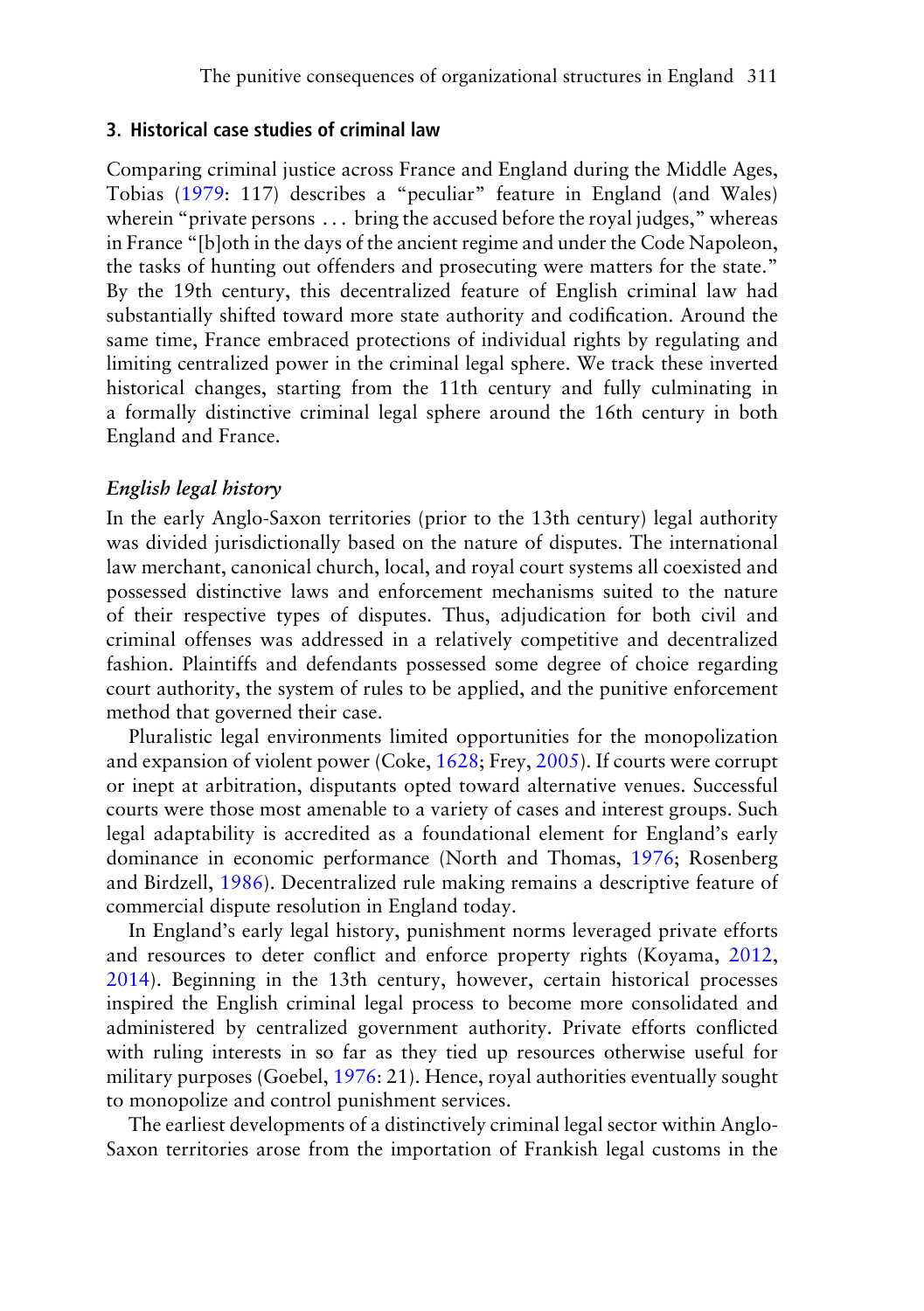wake of the Norman conquests (AD 1066) (Plucknett, [1929:](#page-22-0) 11–20; Pollock and Maitland, [1898:](#page-22-0) 70–118). Thereafter, royal courts borrowed legal concepts from the French legal system such as the codified distinctions between misdemeanors and felonies (Goebel, [1976:](#page-20-0) 62–122) and the King's Peace (Stephen, [1883:](#page-22-0) 60), a geographic territory wherein violence was prohibited (Goebel, [1976:](#page-20-0) 44– 61; Plucknett, [1929:](#page-22-0) 367; Pollock and Maitland, [1898:](#page-22-0) 49–51). Both were characteristic of French law's centralized organization and codified policyimplementing intent.

Initially these importations may have reflected the adaptability of the common law to aid in social cooperation, as new Germanic and Frankish populations migrated to Anglo-Saxon territories; however, they also provided an opportunity for political capture and monopolized expansion of state authority. Compared to the decentralized commercial legal sphere, criminal legal authority provided distinct legislative powers to the crown. Benson [\(1992\)](#page-19-0) illustrates that royal authorities gradually expanded the territory delineated by the King's Peace. Overtime, formal governmental power continuously displaced customary law, increasing the crown's capacity to impose social controls and collect taxes by monopolizing punitive resources.

In Damaska's [\(1986\)](#page-19-0) terms, the criminal legal sphere had an increasing ratio of policy-implementing to conflict-resolving character. This allowed monarchical authority to exert more control over local magistrates through formal codification and oversight, creating a distinctive realm of criminal legal jurisdiction with stronger and larger governmental involvements (Merryman, [1969\)](#page-21-0).

The papal revolutions (during the late 11th century) represented another significant change in the organizational patterns of criminal legal processes in English territories (Berman, [1983:](#page-19-0) 185). In their earliest forms, church courts enforced moral doctrine pertaining to religious membership and status, but the church's legal power to impose physical punishments was constrained via its embedded status within a broader competitive context.

In the wake of the papal revolutions, there was a stronger separation of church and state. The church essentially withdrew its claims to punitive authority surrounding the economic components of sacramental rights. Royal authority subsumed the church's legal powers and the material benefits that came along with it. Hence, the previous levels of competitive checks and balances were disrupted once monarchs possessed a greater monopoly over violent law enforcement and punishments (ibid., 99–106).

During the 16th to 18th centuries, English royal authorities strengthened their dominant criminal legal power with governmental funding and management of public police, courts, and prison services (Berman, [2006:](#page-19-0) 306–329). Blackstone [\(1893\)](#page-19-0) and Stephen [\(1883\)](#page-22-0) noted that government policing created a distinctively public criminal legal sphere. Public laws and their ordinal rankings of severity were accordant to the primary interests of state authority – treason was deemed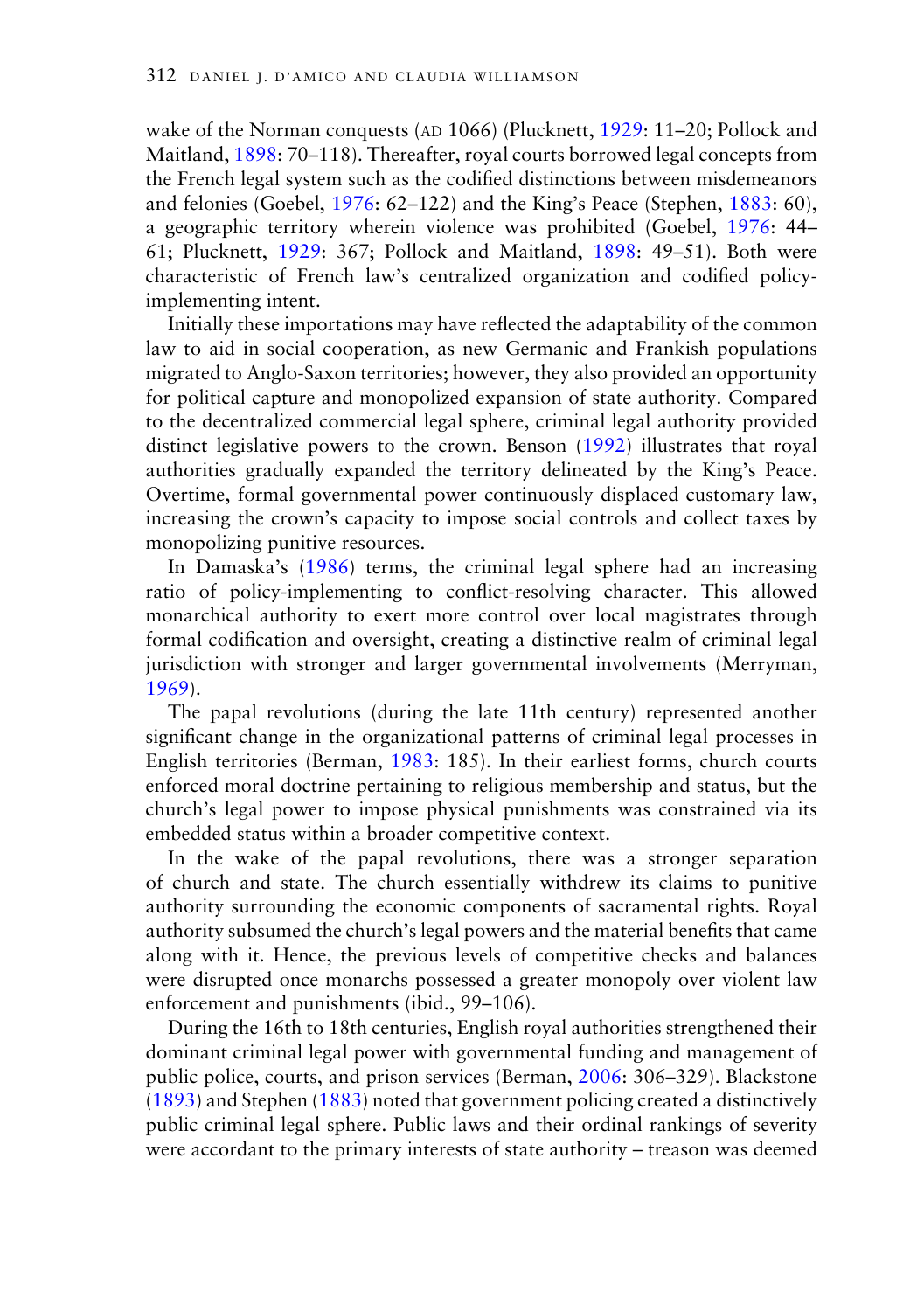worse than murder, both more serious than robbery, and efforts to preserve social order were structured in convenient alignment with maximizing a tax base. All took priority over the provision of law as a mechanism to protect individual rights, enforce property, and resolve conflicts.

The shift to policy-implementing intentions and a centrally managed criminal justice system can perhaps be seen as a rational response to the changing environment at hand. Industrialization appeared to foster new forms and frequencies of thefts and violence (Allen and Barzel, [2011\)](#page-18-0), which calcified crime, law enforcement, and punishment as inherently social issues in need of uniquely public attention (Tobias,  $1979: 7-24$  $1979: 7-24$ ).<sup>9</sup> If so, private individuals may have demanded the development of government-sponsored criminal justice in England to preserve social order (Djankov *et al.*, [2003;](#page-20-0) Glaeser and Shleifer, [2002\)](#page-20-0). In similar vein, La Porta *et al.* [\(2008:](#page-21-0) 309) state that high crime rates and civil unrest have persistently been met with "good dollops of state intervention and control."

# *French legal history*

Drawing heavily from ancient Roman law, the French monarch Phillip II (1180–1223), sought to submit local magistrates (provosts) under centralized royal authority through conquest and representative oversight (bailiffs). Thus, monarchs of French territories played a large and active role in all types of law, including both commercial and criminal laws. At this time, the commercial and criminal legal spheres of France were more symmetrical in their degrees of hierarchical organization and state involvement. After the French revolution, commercial law became more centralized, but the protection of individual rights was heavily emphasized within criminal justice procedures (Apple and Deyling, [1995;](#page-18-0) Merryman, [1969\)](#page-21-0).

Djankov *et al.* [\(2003\)](#page-20-0) highlight the inverse effects the English and French revolutionary experiences had upon their respective legal systems. The greater degree of social disorder amidst the French revolution warranted a larger role of dictatorial governance compared to the English experience. As a result, centralized French bureaucracies impeded commercial transactions. This extremely violent conflict between government and citizens, however, also shaped the organizational structure in criminal law. In light of this experience, people likely demanded more individual rights and protections within criminal justice as they feared the costs of dictatorship more in that sphere.

For example, Stuntz [\(2011:](#page-22-0) 77) argues that the Declaration of the Rights of Man and of the Citizen (the proverbial Bill of Rights for France, passed in 1789) better preserves the protection of individual rights against criminal prosecutions

<sup>9</sup> Foucault [\(1975:](#page-20-0) 7) popularized this timeline wherein amidst the industrial era all economically developed nations quickly reformed their legal and punishment practices citing humanitarian and rationalized rhetoric.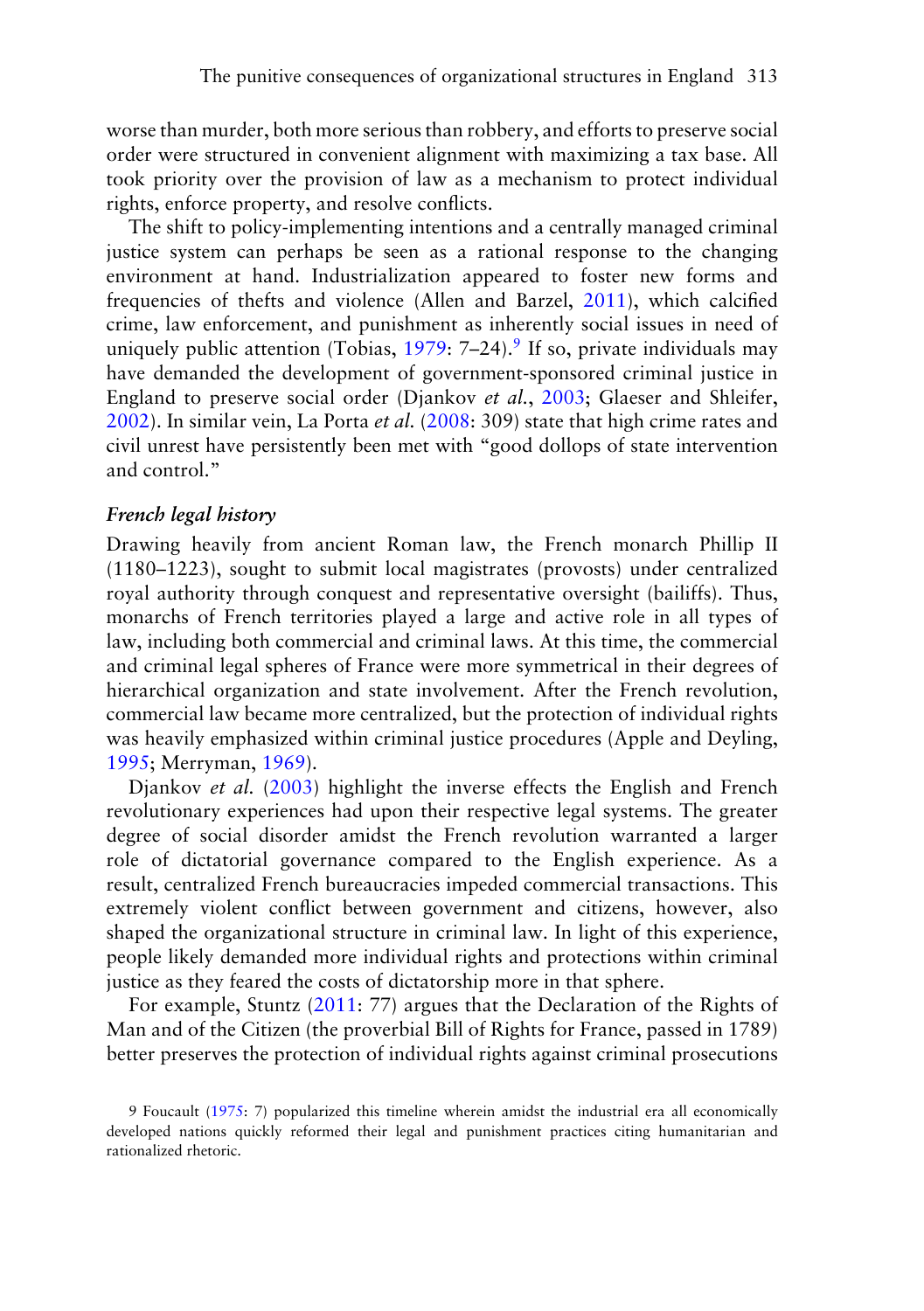<span id="page-11-0"></span>than even the American constitution. Similar to how English territories borrowed criminal legal concepts from the French, Jellinek [\(1901\)](#page-21-0) documents that the French Declaration conspicuously resembled George Mason's contributions to the constitution of Virginia. Hence, just as the English criminal justice system after the Norman conquests became more centrally organized akin to traditionally French commercial legal patterns, the criminal justice system of French territories subsequently became more decentralized, mimicking historical English principles by constraining punitive discretion.

Subsequently, French criminal punishments were formally limited by penal codes that sought to protect citizens against excessive state power. Both the French penal code of 1791 and the Napoleonic Penal code of 1810 were motivated by the principle that "every citizen should know what punishment he should endure" (Beccaria, [1764\)](#page-18-0), thus leaving much less room for judicial discretion compared to England and the US.

## **4. Contemporary evidence**

In the previous sections, we compared the developments of criminal law across medieval England and France. These historic cases were chosen for multiple reasons. First, their contemporary incarceration rates are so substantially different as to warrant focused attention. Though both nations are economically developed with long-established stable democracies, England's average annual incarceration rate is nearly 50% greater than France's. Second, their respective histories are relatively well researched and documented compared to other nations. However, it is accurate to notice that the majority of prison growth globally has occurred since the 1970s. Hence, a comparison of more contemporary dynamics in differently organized legal institutions across countries is warranted to better verify our framework.

To do so, we survey the history of prison growth in England, France, and the US. The US incarceration rate is nearly 7.5 times greater than that of France and represents the supposed archetypal case of "mass incarceration." As a colonial extension of England, the US also represents a unique satellite of common law history but with distinctive historical experiences since independence.

US prison growth illustrates how organizational changes toward hierarchical decision making create lower cost opportunities for rent seeking in the criminal justice sector. France, in contrast, possessed similar public opinion and partisan trends as the US but avoided comparable prison growth. Alternative bureaucratic infrastructures operated as diversionary channels of state spending resulting in more usage of non-custodial punishments. Contemporary England sits between the US and France on a broader spectrum of prison outcomes.

Although the organizational patterns of the legal processes across these three nations have endured substantial changes through history, the available evidence suggests that the relative organizational structure of commercial law across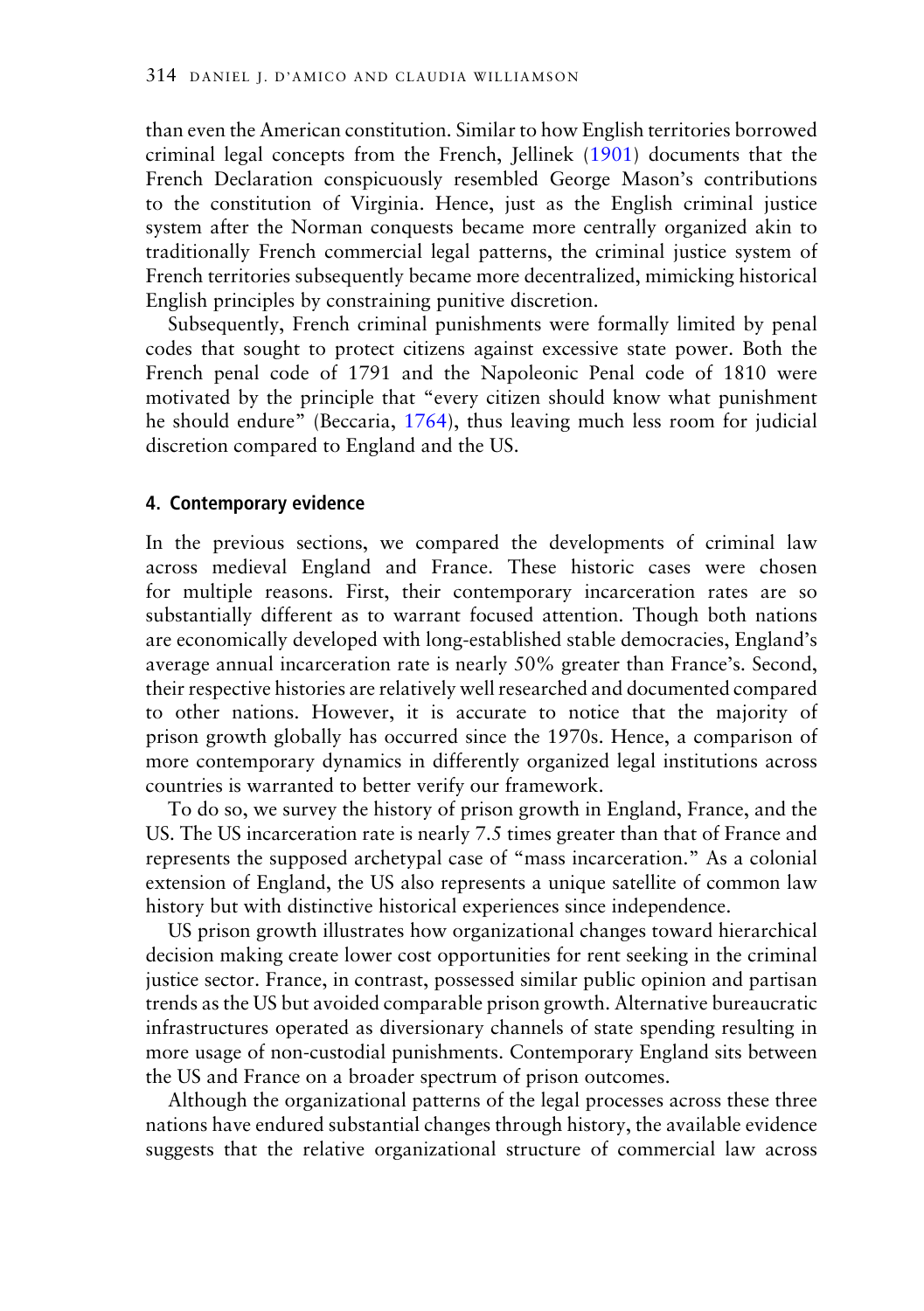the US, England, and France exhibits some degree of path dependency (La Porta *et al.*, [2008\)](#page-21-0). Furthermore, the variance of contemporary incarceration rates across the US, England, and France seems to accord with their respective historical experiences wherein the relative organizational differences across criminal and commercial law widened.

The US has fostered the most centralized criminal justice, thus creating the largest organizational difference across decentralized commercial and hierarchical criminal legal spheres. France's organizational differences were inverted from the English and US experiences with stronger protections in criminal law. England retains decentralized commercial law and relatively centralized criminal law, but possesses less dramatized differences between the two legal realms.

#### *US criminal law and prison growth*

While France and Scandinavian countries were first to develop publicly managed police (Dubber, [2005:](#page-20-0) 17, notes 8 and 9) and the originally religious practice of punishment via incarceration (Castel, [1988;](#page-19-0) Spierenburg, [1991\)](#page-22-0), England and the US more enthusiastically embraced this method of social control. The US built more and larger penitentiaries earlier and faster than other developed nations (Hirsch, [1992\)](#page-20-0). And it is the only developed nation today, which from its founding, possessed an established role of public prosecution (Friedman, [1993\)](#page-20-0).

Such newly designed enforcement techniques were commonly accredited as the source of America's social harmony and economic performance over older world powers (Whitman, [2007\)](#page-23-0). Intrigued by such, Tocqueville's original mission for visiting the US, crucial to drafting his *Democracy in America* [\(1835\)](#page-23-0), was to tour American prisons and report on their potential applications to France. Beaumont and Tocqueville [\(1833\)](#page-18-0) noted that the apparent success of the American penal system was paradoxical, as there was no single overarching system. Instead, they attributed the functionality of incarceration practices to the decentralized political structure of the early US (ibid., 98). Thus, Beaumont and Tocqueville seriously doubted the effective application of penitentiaries to the more centralized French system, fearing that governmental decision makers would overinvest in prison design, construction, and operational budgets while ignoring the practical needs of crime control and fiscal constraints. $10$ 

In Tocqueville's America, criminal legal authority was retained at the local level. This allowed for experimentation with diverse models of prison management, the systemic reform of failing techniques, and fast discovery and replication of successful alternatives. For example, prior to the late 19<sup>th</sup> century,

<sup>10 &</sup>quot;It is to be feared that the building which the government would cause to be erected for this purpose, would not be on a very economical plan; and that the expenses of construction, superintended by secondary agents, would much exceed the original estimates . . . Finally, how could the central power, the action of which is uniform, give all those modifications to the penitentiary system, which are necessary on account of local customs and wants?" (Beaumont and Tocqueville, [1833:](#page-18-0) 99).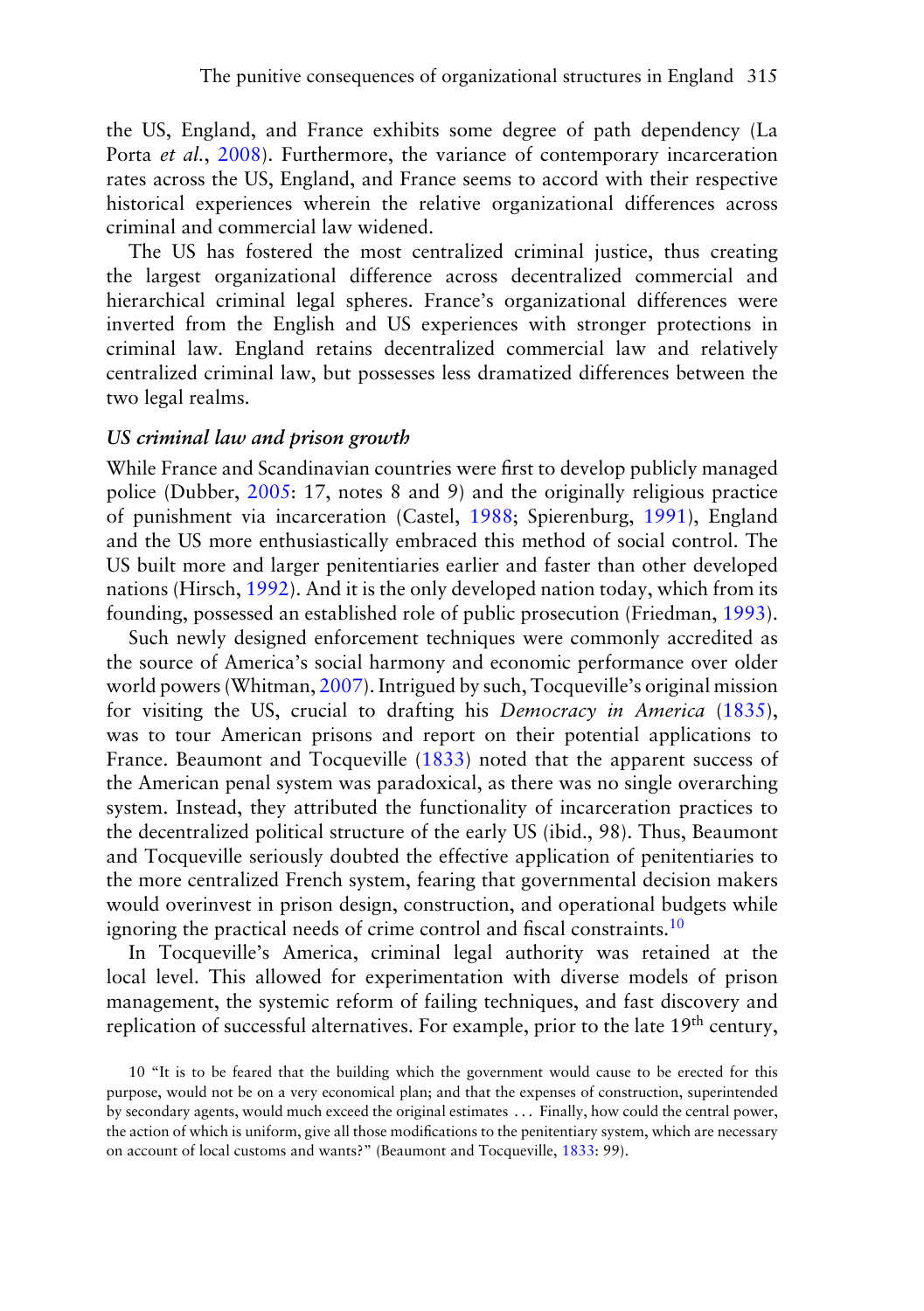civic efforts were primarily leveraged against the social problems associated with criminality such as unemployment, homelessness, under education, and mental health (Rothman, [1971,](#page-22-0) [1980\)](#page-22-0). Furthermore, wardens, constrained by state budgets, leveraged their local knowledge of inmate behaviors to effectively select better candidates for early release (Bodenhorn, [2016\)](#page-19-0).

In the early 20th century, the US experienced a substantial overhaul of institutional organization via the New Deal. Shleifer [\(2012\)](#page-22-0) argues that this represented an efficient expansion of economic regulation as corporate interests captured local legislative and regulatory processes. While the federal regulation of labor markets, interstate commerce, and banking practices represented a new expansion of governmental authority (V. Ostrom, [1973\)](#page-22-0), pre-existing constitutional limitations and financial competition ensured that the critical organizational feature of commercial law's decentralization remained.

More importantly, the US federal government expanded its influence, relative to local power, in the criminal justice system. City, county, and state jurisdictions, previously financed and managed by local efforts, were thereafter subsidized and regulated by a growing body of federal policies and dedicated advisory boards. Hence, the decentralized network of relatively independent jurisdictions became cartelized toward expansive bureaucracies (Greve, [2012\)](#page-20-0).

As Stuntz [\(2011:](#page-22-0) 31) notes, "in the Gilded Age ... criminal punishment was [controlled through local democracy and the network of relationships that supported it,]... [T]he bottom line is clear enough: a locally run justice system grew less localized, [and] more centralized" (ibid., 7). Privately organized institutions, dedicated to conflict resolution, the security of personal rights, the enforcement of contracts, and the promotion of social order more generally, were slowly displaced by federal authority.

The rationalization of federal expansion in the American criminal sphere paralleled conceptual justifications for the development of criminal law under the English royal courts and the theoretical model of institutional choice between private and public disorder (Djankov *et al.*, [2003\)](#page-20-0). Murakawa [\(2014\)](#page-21-0) traces the stated desires of various federal policies to train, professionalize, finance, and manage criminal justice operations, all of which are motivated by the presumptive belief that such would resolve problems of civic unrest, police brutality, and racial biases. For example, perceptions of racist juries fostered greater judicial discretion and expanded the authority of federal appellate courts (Abramson, [2000\)](#page-18-0). Similarly, local episodes of civil unrest and police misconduct were continually responded to with increased federal involvement and a displacement of informal community institutions. Simultaneously, the criminal justice labor force, budgetary totals, and the scope of regulatory authority expanded widely in conjunction with prison populations, racial disparity thereof, and most recently, reports of police misconduct and excessive force (Boettke *et al.*, [2016\)](#page-19-0).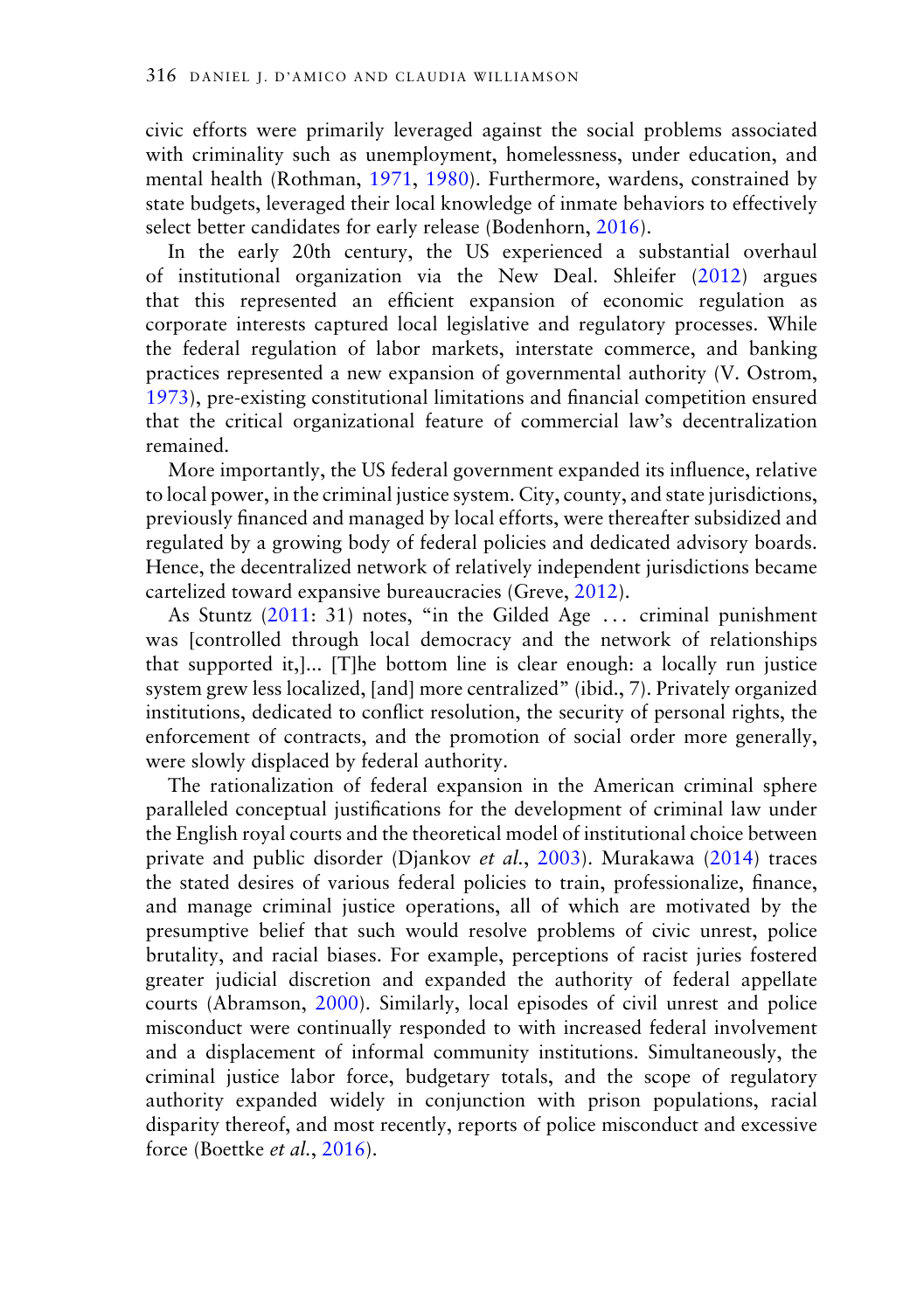We view the substantially larger incarcerated populations within the contemporary US as indicative of the incentives for relevant decision makers to expand federal authority when afforded to do so more in the criminal justice arena compared to other legal spheres (i.e. the commercial legal sector). When afforded a choice between conflict solving and policy implementing, bureaucrats are not only inclined toward policy-implementing alternatives but also those strategies that preserve and expand state authority. Criminal justice spending in general, and prison growth in particular, are lower-cost avenues to grow governmental labor forces, fiscal authority, and the scope of enforcement powers while appeasing latent "tough-on-crime" sentiments amongst voters (Enns, [2014\)](#page-20-0).

From 1982 to 2002, the largest net growth of US criminal justice expenditures (303%) occurred at the federal level. Furthermore, in 1982 the ratio of direct expenditures on police relative to corrections spending was approximately 2:1 (\$19,022 to \$9,049 millions), dropping to less than 1.5:1 by 2005 (\$94,437 to \$65,091 millions) (Kyckelhahn, 2012[–2015\)](#page-21-0). Of all criminal justice expenditures (local, state, and federal; police, judicial, and corrections), federal corrections spending had the largest percentage increase between 1982 and 2001 at 861%. Similarly, federal to state criminal justice transfers represented the greatest increase of all intergovernmental transfers, 2,629% from 1982 to 2001 (Bauer, [2004\)](#page-18-0).

Also, the greatest increase of new prison constructions occurred at the federal level, and the largest growth of criminal offenses occupying prison space is for federally legislated drug violations (Kaeble *et al.*, [2015\)](#page-21-0). Enhanced sentencing policies, newly constructed prison facilities, more professionalized staff members, and officers armed with technologically sophisticated weaponry, demonstrate that imprisonment has not merely increased in numbers. The qualitative allocation of law enforcement resources has become more punitive (policy implementing) and less protective (conflict resolving).

US federal legislation and direct financial transfers encouraged state and city jurisdictions to expand criminalization efforts. Thus, the fiscal and authoritative relation between local and federal governments has encouraged pervasive and consistent prison growth across the 50 states.

# *Contemporary French criminal justice*

In the 1990s and early 2000s, France experienced a large increase in its prison population rate, $11$  as did most nations where data are available (Faugeron, [1992:](#page-20-0) 252; Walmsley, [2003\)](#page-23-0). Similar to the US experience, most commentators attributed French prison growth to changes in public opinion, right-wing political efforts to be tough on crime, and substantial racial tensions driven by increased

11 From 2006–2011, the French prison population grew 10.9% on net and its prison population rate grew 7.8% per 100,000 capita (UNODC).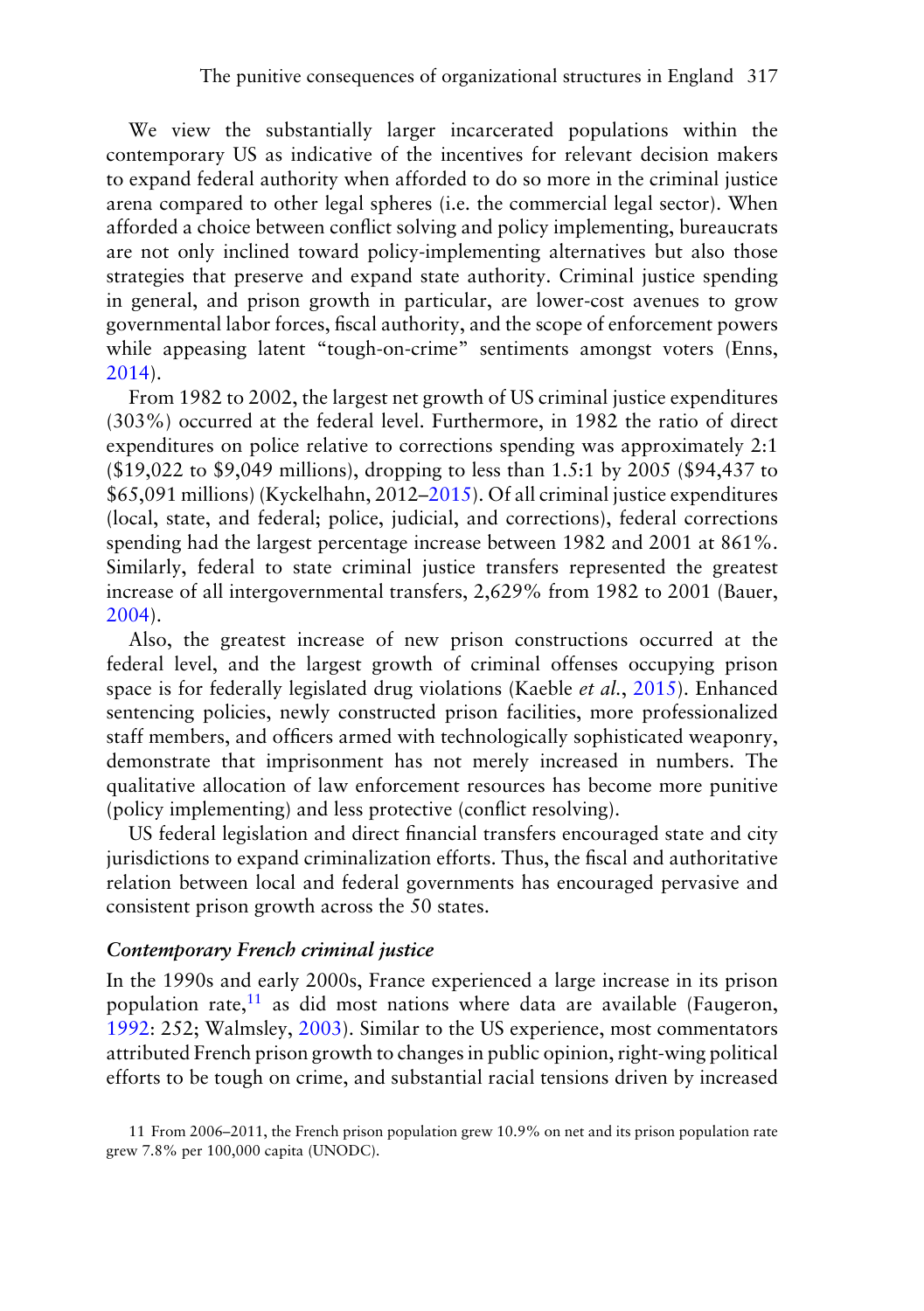immigration. None of these perspectives, however, adequately explain the large proportionate difference between the French and US experiences, which is a much larger difference than the change of imprisonment levels within France.

We argue that disproportionate prison growth in the US relative to England and France can be traced to asymmetric political and bureaucratic incentives fostered by different organizational traits. In response to frequent rioting in the late 1970s, a series of French penal reforms were implemented to balance conflicting voter preferences between humane punitive standards and social order. Punitive policy making and prison financing was publicly more contested and hence effectively directed away from prison growth. Roche [\(2007\)](#page-22-0) terms these structural effects "diversionary" as public resources were funneled toward alternative non-penal strategies. Furthermore, with the Decentralization Act of 1982, France's institutional organization within its criminal justice system took an opposite trajectory from the US toward decentralization.

Comparative scholarship emphasizes two differences across the American and French criminal justice systems. US processes are accusatory and adversarial; citizens are the primary instigators of criminal legal processes as they are entrusted to report crimes, formally press criminal charges against assailants, seek and sponsor private legal representation, provide prosecutors with supporting evidence and personal testimonies, express preferences for leniency or severity, and lastly request appeals. Hence, the US criminal justice system's strong emphasis on procedural justice, and adversarialism is at the heart of Pfaff's [\(2017\)](#page-22-0) account of American mass incarceration.

In contrast, the French system is typically described as inquisitorial rather than adversarial and substantive rather than procedural (Apple and Deyling, [1995;](#page-18-0) Merryman, [1969\)](#page-21-0). In France, criminal justice, like its commercial law counterpart, is more formally codified (Borricand, [1993\)](#page-19-0). Rather than individual citizens instigating justice, regulatory monitors, local magistrates, and police officers are entrusted to press charges against violators. Instead of judicial discretion, criminal sanctions carry predetermined, but often lighter, punitive sanctions (Garoupa, [2001:](#page-20-0) 210). France also relies less heavily upon citizen juries, and it has a wider basket of punitive sanctions apart from imprisonment as a byproduct of its more extensive public infrastructures. For example, public benefits and licensure rights can be restricted or revoked in response to criminal violations (D'Amico and Williamson, [2015:](#page-19-0) 597).

The organizational dynamics of the French criminal justice system redirected rent-seeking efforts away from prison growth toward non-custodial strategies. Rather than larger budgets directly expanding the size and authority of police, prosecutors, judges, prison contractors, and prison labor administrators, financial resources flowed toward probationary, psychiatric, and public health services.

Some fiscal empirics provide useful comparisons. In 2013, France spent about 0.37% of GDP on criminal justice, with roughly 0.2% spent on its prison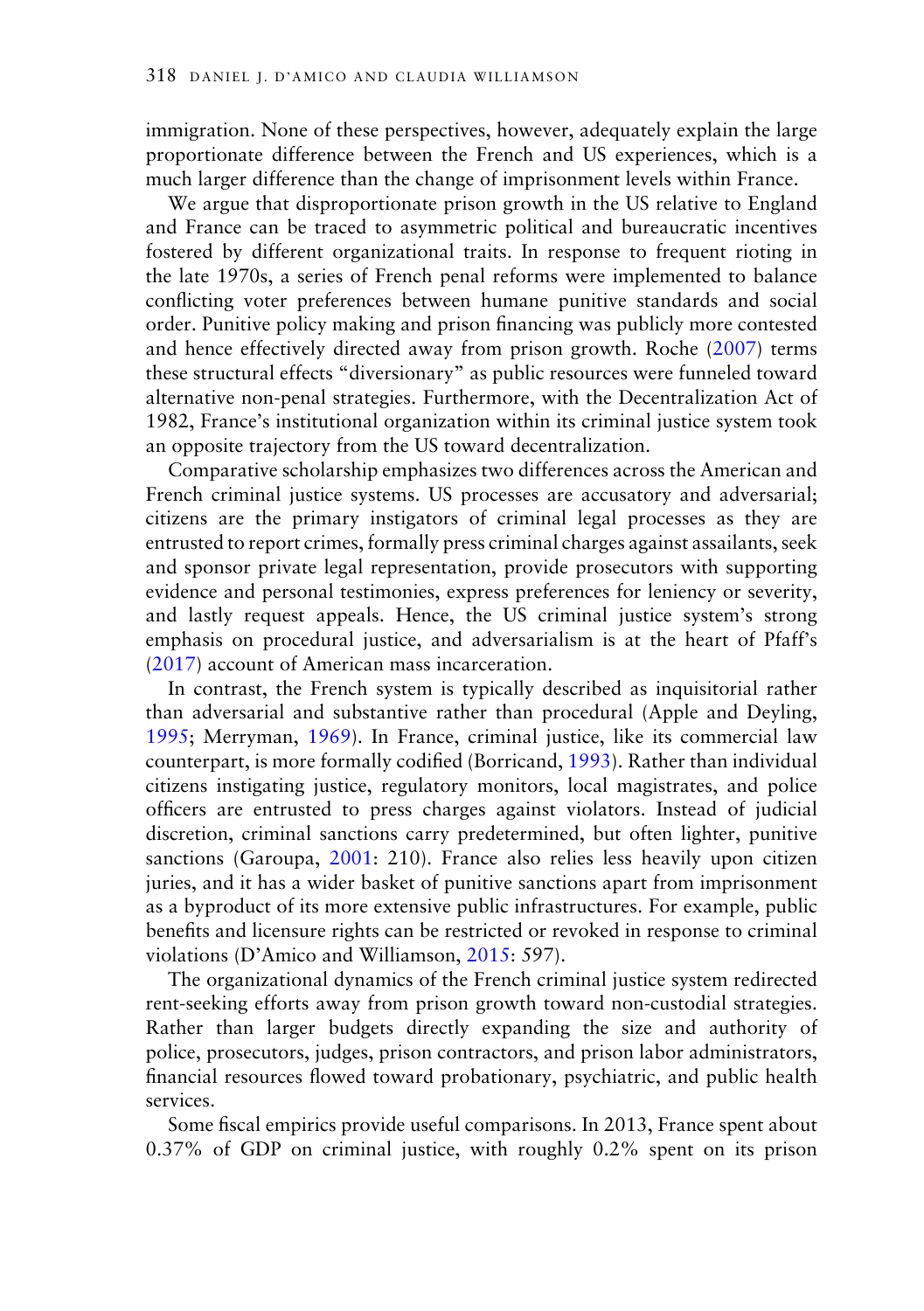administration (Cretenot and Liaras, [2013\)](#page-19-0). In 2012 (the closest year on file via Kyckelhahn, [2015\)](#page-21-0), the US spent 1.6% of GDP on criminal justice, with about 0.5% of GDP spent on prisons. In 2013, the United Kingdom (including Scotland and Wales) spent 0.12% of GDP on prisons (Ministry of Justice, [2014\)](#page-21-0).

# *Contemporary England's criminal justice system*

As the mother nation to the common law tradition, there are perhaps more structural and designed similarities between the contemporary English and US legal systems than between the US and France or between France and England. However, all three nations (and most countries globally) conform to similar trends in crime. Rates steadily increased from the 1970s until the 1990s, and markedly declined in the late 1990s, with a currently low historical rate.

France and the US both experienced tough-on-crime populist movements, right-wing partisan victories, and expansive criminalization policies. England also shared in these wider socio-political processes but to a lesser degree (Newburn, [2007\)](#page-21-0). While sharing similarities on different margins to both the US and France, English prison trends in recent decades stand apart from both.

While England shares much of the common law qualities of private conflictpreserving intent and decentralized organization similar to the US, the particular pattern of English criminal justice organization is wholly distinct from the US model. As we described earlier, the US, with its 50 distinct criminal legal jurisdictions, endured a cartelized federalism in the latter half of the 20th century. Increased federal financial incentives and managerial oversight through national legislation coordinated local jurisdictions toward punitive expansion and expenditure. England also fostered tangible and at times extreme prison growth, but its trajectory was far more "zig-zagged" (Cavadino and Dignan, [2006a\)](#page-19-0) than the US's persistent acceleration.

England's criminal justice system contains unique structural organization that shaped its incarceration outcomes toward similar growth as experienced in the US but at wholly different levels. First, the English legal system harbors a stronger separation of powers across judges, local magistrates, community police officers, and national legislatures. As basic theory predicts (Buchanan, [1983\)](#page-19-0), each office and office holder prefers to retain and expand their own discretionary power rather than cede opportunities to other sectors. Hence, these competing interests operated similarly as diversionary public spending arenas did to avoid prison growth under the French system.

While the English system experienced a unique and substantial growth of centralization and governmentalized criminal justice authority during the 18<sup>th</sup> and 19<sup>th</sup> centuries, "the trend in the 20th century has been for much less legislative involvement" (Ashworth, [2001:](#page-18-0) 72). In short, the decentralized authority interests of the English criminal justice system interacted so as to preserve local discretion rather than to enhance royal or parliamentary authority over sentencing, legislation, or enforcement. While the tendency for higher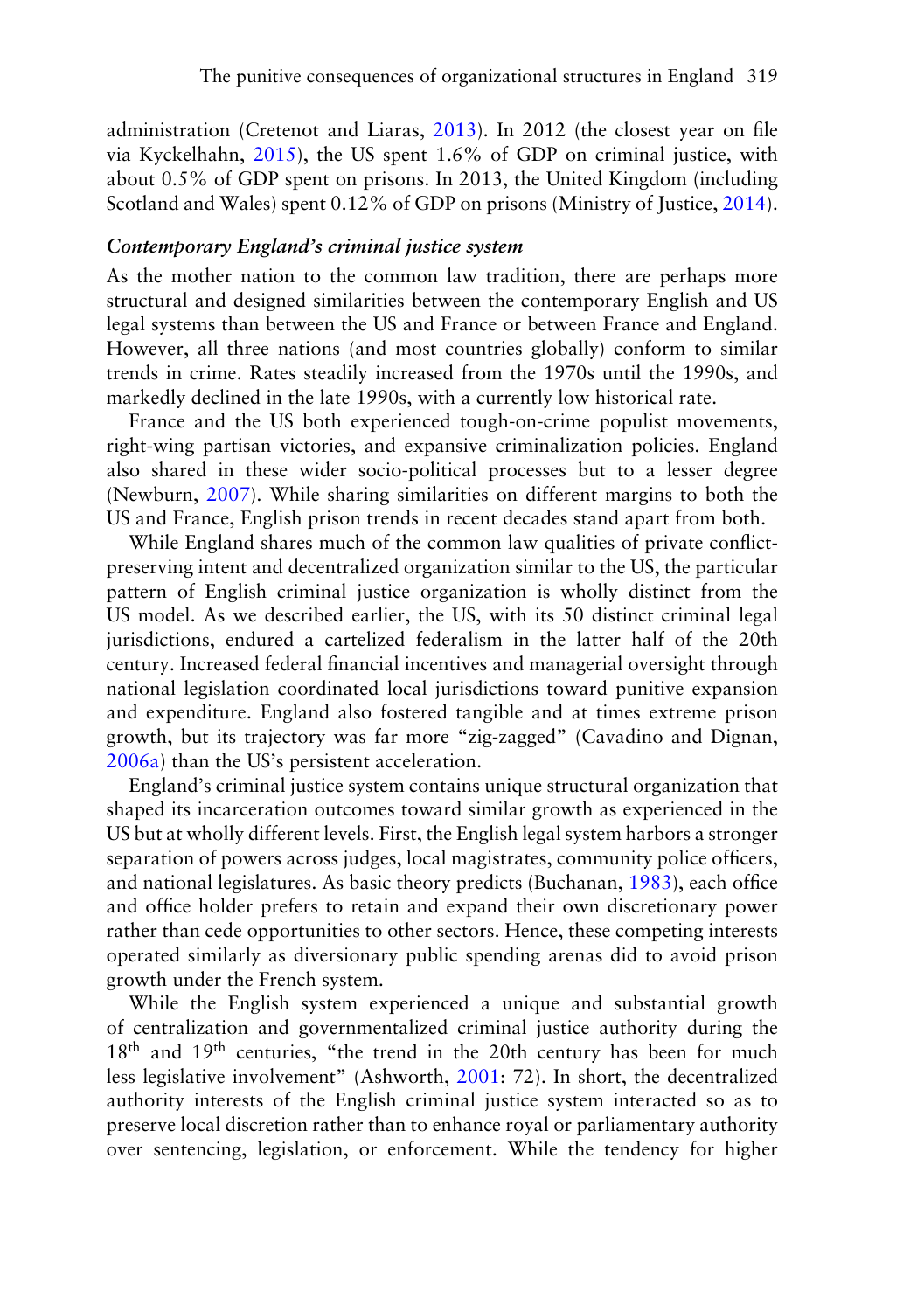national authority to lean toward more punitive sanctions rings true for England (Ashworth,  $1998$ ), bureaucratic interactions in the  $20<sup>th</sup>$  century resulted in little reliance on royal courts and thus far less accumulated prison growth than in the US.

Most notably, a convenient alignment of financial interests inspired royal authorities to support increased police discretion via formal cautions rather than criminal charges (Home Office, [1985\)](#page-20-0). Local officers effectively gave warning citations rather than add casework to the crowded and costly court system (Ashworth, [2001\)](#page-18-0).

In summary, unlike in the US where local state officials were inclined to consume prison space as a public good and consume broader federal funding sources (Giertz and Nardulli, [1985;](#page-20-0) Nardulli, [1984\)](#page-21-0), England appeased competitive bureaucratic interests by reaffirming local discretion and indirectly promoting prison alternatives. Lacey [\(2012\)](#page-21-0) similarly argues that proportionate voting processes mitigate punitive populism with easier paths for disaffected minorities to seek reform.

### **5. Conclusions**

We develop a model of an asymmetric organizational structure of commercial and criminal legal sectors across different countries. With a greater concentration of centralized authority in the criminal justice sectors of England and the US, we expect to see greater opportunities for the expression of political interests via rent seeking relative to the commercial legal sector. Historical sources support an inverse organizational structure of criminal legal institutions across France and England. The late development of the criminal legal sector within England tended to be more hierarchically organized while French criminal justice processes hosted stronger explicit limitations on governmental growth in the penal sphere of the criminal justice system.

Prison growth can be seen as an incentivized bi-product of increased state authority over the criminal justice system. Economic theory suggests that qualitative performance will not necessarily result from more centrally managed organizations, especially if quality and efficiency result from knowledge detection and correction processes endemic to institutional decentralization. In this vein, mass incarceration may represent an unintended but potentially inevitable consequence of an ever more federally managed criminal justice system.

Our model, supporting historical materials and contemporary empirics, provides a unique framework for understanding the dynamics of imprisonment, the causes of mass incarceration, and the variation of prison populations across national borders. We suspect that other countries will exhibit incarceration patterns in accordance with the type of structured organizational patterns that developed across their own legal histories. In so far as inefficient prison growth is an unintended consequence of bureaucratic incentives and rent seeking, we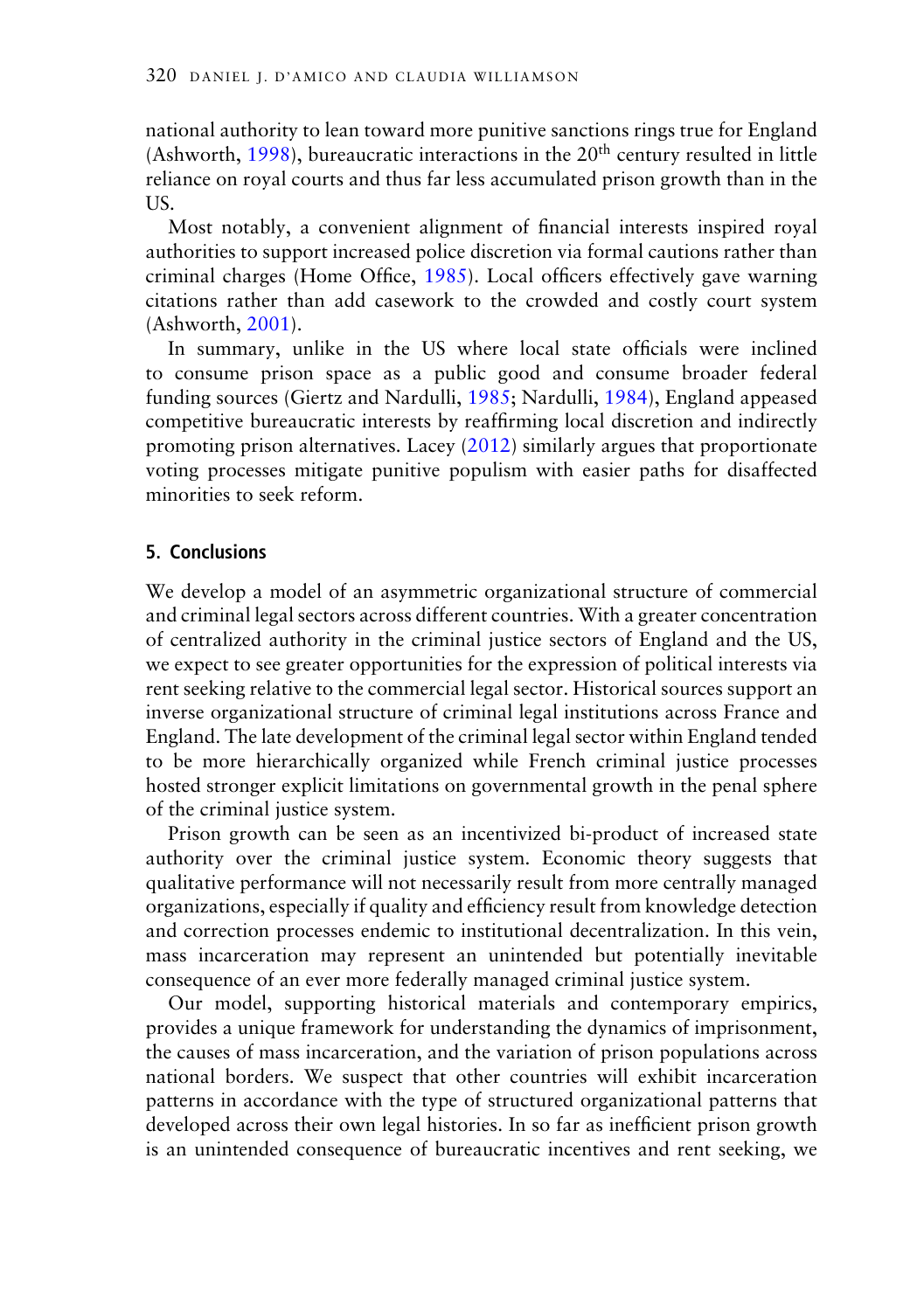<span id="page-18-0"></span>expect to see general correlations between more hierarchical criminal justice systems and imprisonment rates. No sufficient empirical measures are available that fully or effectively proxy the organizational patterns of national criminal justice systems. Hence, further research and empirical measures are needed to understand the generalizable potentials and limitations of this framework.

We note that organizational types of legal institutions are not fixed or unchanging in the long run. Early institutional selection shapes current outcomes and subsequent key historical moments reaffirm these structural patterns through continuous opportunities for institutional selection and change. Such influences are not fully deterministic but rather heavily shaped by some degree of path dependency. How subsequent and contemporary institutional choices will pan out will be shaped largely by these relative organizational differences and the incentivized opportunities they foster.

Although correlations between deeply embedded historical processes and contemporary incarceration outcomes are strong and robust (D'Amico and Williamson, [2015\)](#page-19-0), changes have occurred and are likely to continue into the future. However, our model implies a certain degree of conceptual priority to reform processes that influence and affect the organizational differences across entire spheres of legality. Such structural change is admittedly complex, rarely viable, and not often accomplished via traditional political activism.

# **References**

- Abramson, J. (2000), *We, the Jury: The Jury System and the Ideal of Democracy*. Cambridge: Harvard University Press.
- Acemoglu, D. and J. Robinson (2012), *Why Nations Fail: The Origins of Power, Prosperity, and Poverty*. New York: Crown Business.
- Allen, D. and Y. Barzel (2011), 'The Evolution of Criminal Law and Police During the Pre-Modern Era', *Journal of Law, Economics and Organization*, **27**(3): 540–567.
- Apple, J. and R. Deyling (1995), *A Primer on the Civil-Law System*, Washington, DC: Federal Judicial Center.
- Ashworth, A. (1998), *The Criminal Process* (2nd edn), Oxford: Oxford University Press.
- Ashworth, A. (2001), 'The Decline of English Sentencing and Other Stories', in M. Tonry and R. Frase (eds), *Sentencing and Sanctions in Western Countries*, Oxford: Oxford University Press.
- Avio, K. (2003), 'The Economics of Prisons', in A. Tabarrok (ed.) *Changing of the Guard: Private Prisons and the Control of Crime*. Oakland: The Independent Institute.
- Beaumont, G. and A. Tocqueville (1833 [1968]), *On the Penitentiary System in the United States, and Its Application to France: With an Appendix on Penal Colonies*, New York: Augustus M. Kelley.
- Bauer, L. (2004), *Criminal Justice Expenditure and Employment Extracts Program*. Washington, DC: Bureau of Justice Statistics.
- Beccaria, C. (1764 [1995]), *On Crimes and Punishments*, Cambridge: Cambridge University Press.
- Beck, T., A. Demirguc Kunt, and R. Levine (2003), 'Law and Finance: Why Does Legal Origin Matter?' *Journal of Comparative Economics*, **31**(4): 653–675.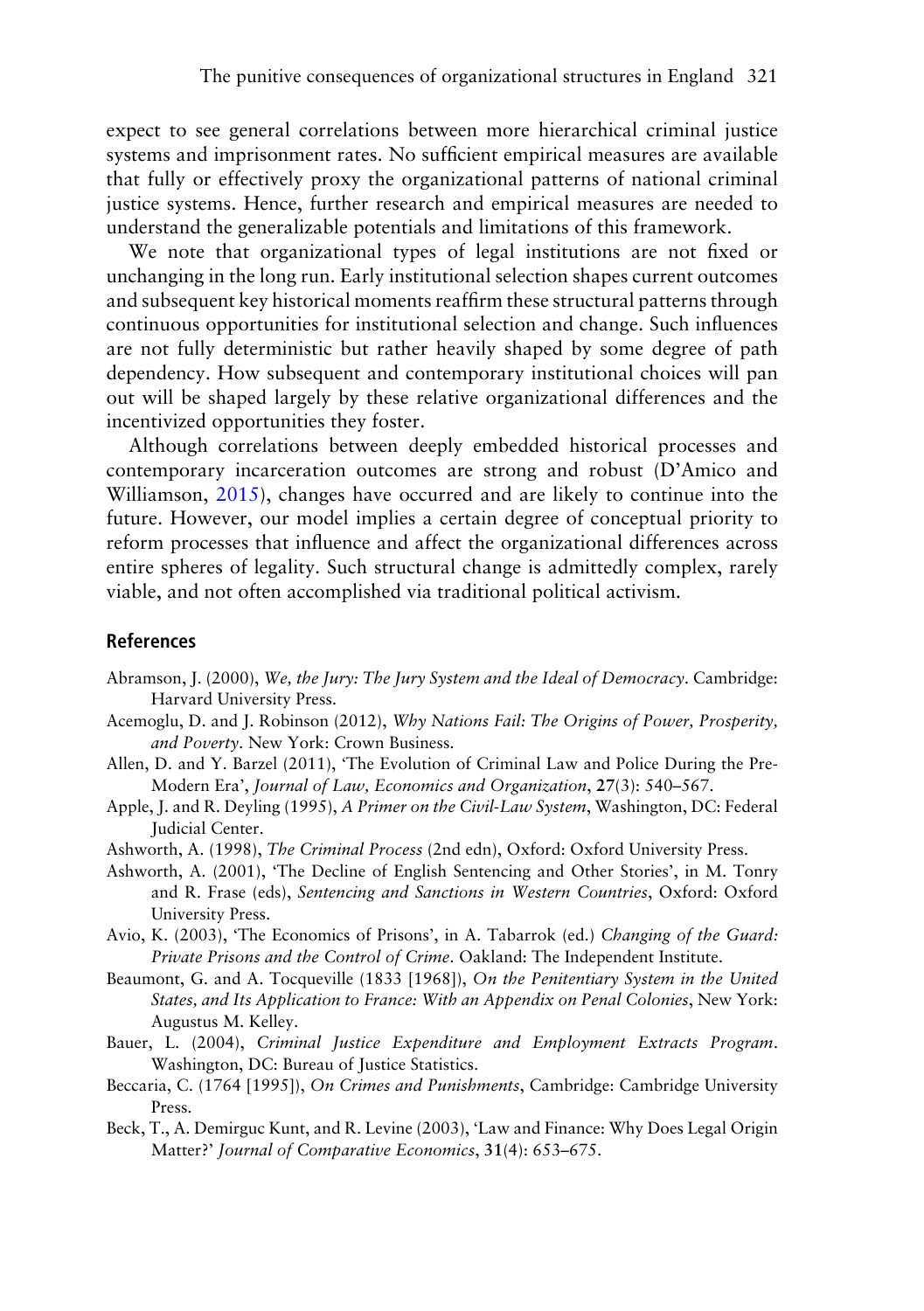- <span id="page-19-0"></span>Benson, B. (1992), 'The Development of Criminal Law and its Enforcement: Public Interest or Political Transfers?' *Journal des Economistes et des Etudes Humaines*, **3**(1): 79–108.
- Benson, B. and L. Wollan (1989), 'Prison Overcrowding and Judicial Incentives', *Madison Paper Series*. **3**: 1–22.
- Berinzon, M. and R. Briggs (2016), 'Legal Families without the Laws: The Fading of Colonial Law in French West Africa', *American Journal of Comparative Law*, **64**(2): 329–370.
- Berman, H. (1983), *Law and Revolution: The Formation of the Western Legal Tradition*. Cambridge: Harvard University Press.
- Berman, H. (2006), *Law and Revolution II: The Impact of the Protestant Reformations on the Western Legal Tradition*. Cambridge: Harvard University Press.
- Besser, T. and M. Hanson (2004), 'Development of Last Resort: The Impact of New State Prisons on Small Town Economies in the United States', *Journal of the Community Development Society*, **35**(2): 1–16.
- Blackstone, W. (1893), *Commentaries on the Laws of England, Volume II*, G. Sharswood (ed.) Philadelphia: Lippincott.
- Bodenhorn, H. (2016), 'Prison Crowding, Recidivism, and Early Release in Early Rhode Island', *Explorations in Economic History*, **59**(C): 55–74.
- Boettke, P., J. Lemke, and L. Palagashvili (2016), 'Re-evaluating Community Policing in a Polycentric System', *Journal of Institutional Economics*, **12**(2): 305–325.
- Bomhoff, J. (2017), 'Beyond Proportionality: Thinking Comparatively About Constitutional Review and Punitiveness', in V. Jackson and M. Tushnet (eds), *Proportionality: New Frontiers, New Challenges*, Cambridge: Cambridge University Press.
- Borricand, J. (1993), 'France', *World Factbook of Criminal Justice Systems*, Washington, DC: Bureau of Justice Statistics.
- Brodeur, J. (2007), 'Comparative Penology in Perspective', *Crime and Justice*, **36**: 49–91.
- Buchanan, J. (1983), 'Rent seeking, noncompensating transfers, and laws of succession', *Journal of Law and Economics*, **26**(1): 71–85.
- Buchanan, J. (1999), 'Politics without Romance: A Sketch of Positive Public Choice Theory and its Normative Implications', in J. Buchanan, *The Logical Foundations of Constitutional Liberty*, Indianapolis: Liberty Fund, pp. 45–59.
- Buchanan, J. and G. Tullock (1962), *The Calculus of Consent: Logical Foundations of Constitutional Democracy*, Ann Arbor: University of Michigan Press.
- Castel, R. (1988), *The Regulation of Madness: The Origins of Incarceration in France*, Berkley: University of California Press.
- Cavadino, M. and J. Dignan (2006a), *Penal Systems: A Comparative Approach*, Thousand Oaks: Sage.
- Cavadino, M. and J. Dignan (2006b), 'Penal policy and political economy', *Criminology & Criminal Justice*, **6**(4): 435–456.
- Coke, E. (1628), *Selected Writings of Sir Edward Coke*, S. Shepherd (ed.), Indianapolis: Liberty Fund.
- Cretenot, M. and B. Liaras (2013), *Prison Conditions in France*, Rome: European Prison Observatory.
- Damaska, M. (1986), *The Faces of Justice and State Authority: A Comparative Approach to the Legal Process*, New Haven: Yale University Press.
- D'Amico, D. and C. Williamson (2015), 'Do Legal Origins Affect Cross-Country Incarceration Rates?' *Journal of Comparative Economics*, **43**(3): 595–612.
- Dari-Mattiacci, G. and C. Guerriero (2011), 'Law, Economics and History: Endogenous Institutional Change and Legal Innovation', in M. Faure and J. Smits (eds), *Does Law*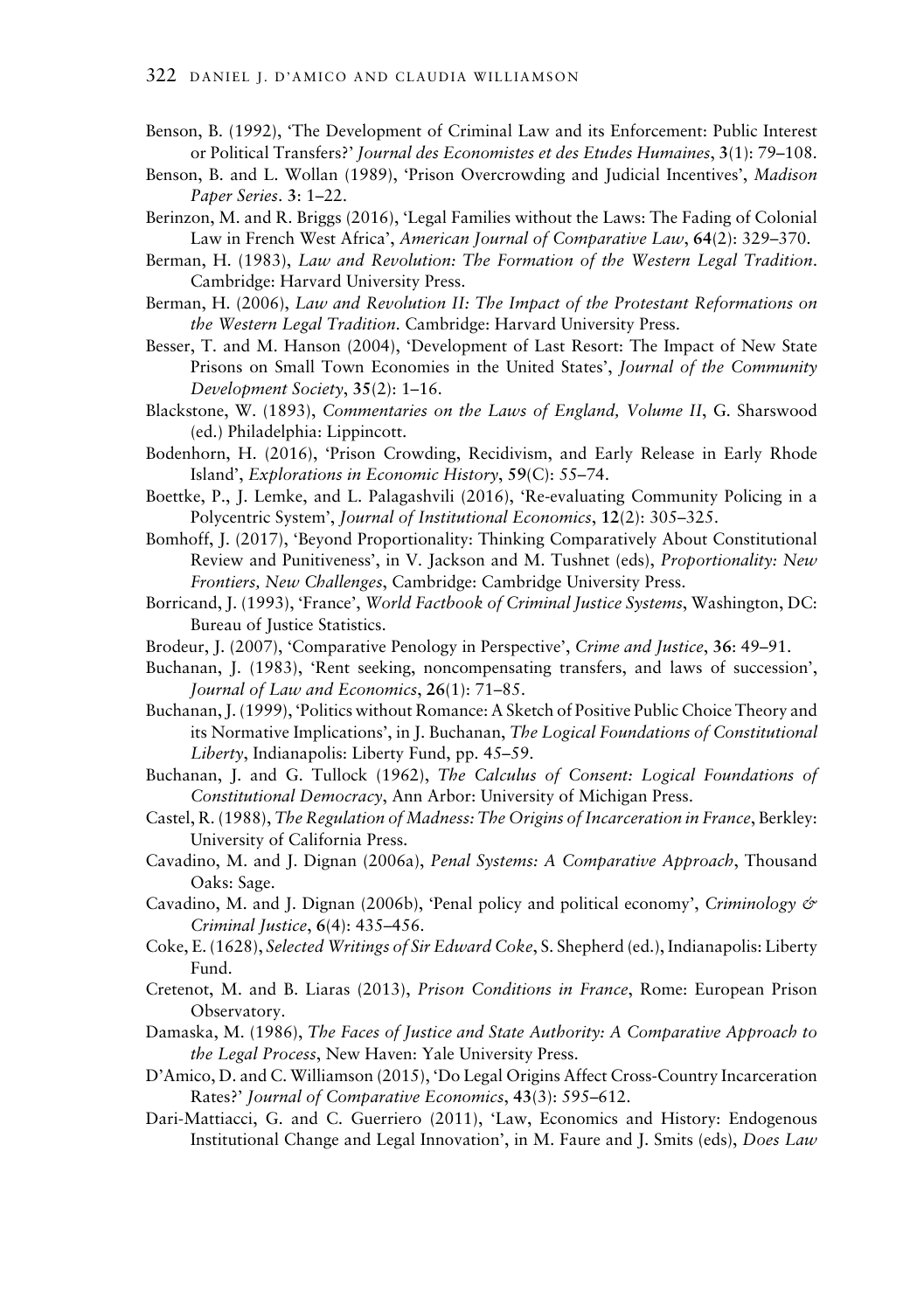<span id="page-20-0"></span>*Matter? On Law and Economic Growth*, Cambridge: Cambridge University Press, pp. 137–154.

- DeMichele, M. (2013), 'Using Weber's Rechtssoziologie to Explain Western Punishment: A Typological Framework', *European Journal of Crime, Criminal Law and Criminal Justice*, **21**(1): 85–109.
- DeMichele, M. (2014), 'A Panel Analysis of Legal Culture, Political Economics, and Punishment among 15 Western Countries, 1960–2010', *International Criminal Justice Review*, **24**(4): 1–17.
- Djankov, S., E. Glaeser, R. La Porta, F. Lopez-de-Silanes and A. Shleifer (2003), 'The New Comparative Economics', *Journal of Comparative Economics*, **31**(4): 595–619.
- Djankov, S., R. La Porta, F. Lopez-de-Silanes and A. Shleifer (2008), 'The Law and Economics of Self-Dealing', *Journal of Financial Economics*, **88**(3): 430–465.
- Dubber, M. (2005), *The Police Power: Patriarchy and the Foundations of American Government*. New York: Columbia University Press.
- Durkheim, E. (1895 [1982]), *The Rules of Sociological Method*, New York: The Free Press.
- Enns, P. (2014), 'The Public's Increasing Punitiveness and Its Influence on Mass Incarceration in the United States', *American Journal of Political Science*, **58**(4): 857–872.
- Faugeron, C. (ed.) (1992), *Les politiques penales*, Problemes politiques et sociaux, La Documentation Francaise.
- Foucault, M. (1975 [1995]), *Discipline and Punish: The Birth of the Prison*. New York: Vintage Books.
- Frey, B. (2005), 'Functional, Overlapping, Competing Jurisdictions: Redrawing the Geographic Borders of Administration', *European Journal of Law Reform*, **5**(3–4): 543–555.
- Friedman, L. (1993), *Crime and Punishment in American History*. New York: Basic Books.
- Garoupa, N. (2001), 'An Economic Viewpoint of Criminal Systems in Civil Law Countries', in B. Deffains and T. Kirat (eds) *Law and Economics in Civil Law Countries*. Somerville: JAI Press, pp. 199–216.
- Giertz, J. and P. Nardulli (1985), 'Prison Overcrowding', *Public Choice*, **46**(1): 71–78.
- Glaeser, E. and A. Shleifer (2002), 'Legal Origins', *Quarterly Journal of Economics*, **107**(4): 1193–1229.
- Goebel, J. (1976), *Felony and Misdemeanor: A Study in the History of Criminal Law*. Philadelphia: University of Pennsylvania Press.
- Greve, M. (2012), *The Upside-Down Constitution*. Cambridge: Harvard University Press.
- Graff, M. (2008), 'Law and Finance: Common-law and Civil-law Countries Compared, An Empirical Critique', *Economica*, **75**(297): 60–83.
- Guerriero, C. (2011), 'Legal Traditions and Economic Performances: Theory and Evidence', in B. Bouckaert and G. De Geest (eds) Chapter 9 in *Encyclopedia of Law and Economics*. Cheltenham: Edward Elgar.
- Helland, E. and J. Klick (2011), 'Legal Origins and Empirical Credibility', in M. Faure and J. Smits (eds) *Does Law Matter? On Law and Economic Growth*. Cambridge: Cambridge University Press, pp. 99–114.
- Hirsch, A. (1992), *The Rise of the Penitentiary Prisons and Punishment in Early America*. New Haven: Yale Historical Publications.
- Home Office (1985), *The Cautioning of Offenders*. London: Home Office.
- Huling, T. (2002), 'Building a Prison Economy in Rural America', in *Invisible Punishment: The Collateral Consequences of Mass Imprisonment*, M. Mauer and M. Chesney-Lind (eds), New York: The New Press.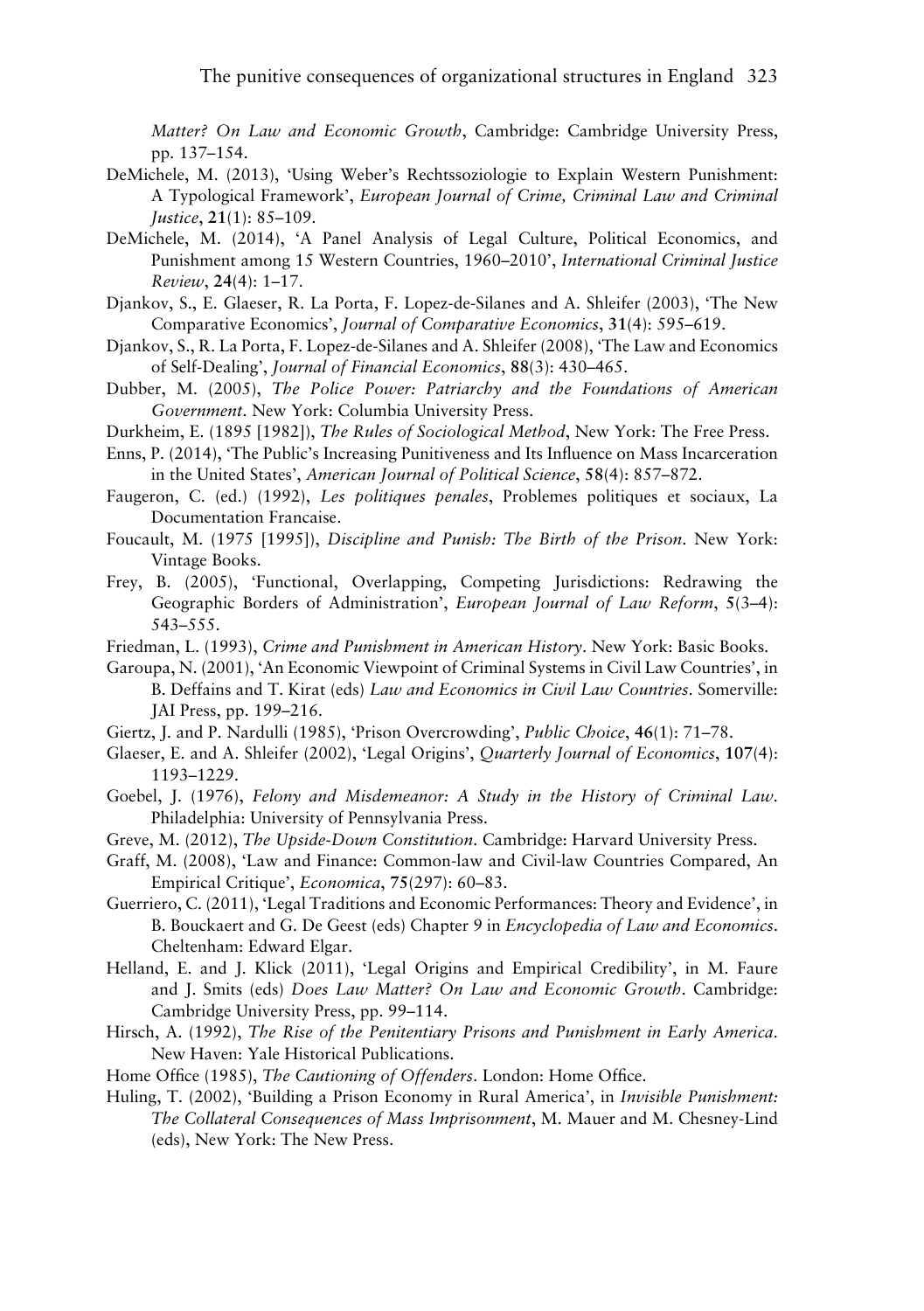- <span id="page-21-0"></span>Jellinek, G. (1901), *The Declaration of the Rights of Man and of Citizens: A Contribution to Modern Constitutional History*. New York: Henry Holt.
- Kaeble, D., L. Glaze, A. Tsoutis and T. Minton (2015), *Correctional Populations in the United States 2014*. Washington, DC: Bureau of Justice Statistics.
- King, R., Mauer, M. and Huling, T. (2003). *Big Prisons, Small Towns: Prison Economics in Rural America*. Washington DC: Sentencing Project.
- Klerman, D., P. Mahoney, H. Spamann, M. Weinstein (2011), 'Legal Origin or Colonial History?' *Journal of Legal Analysis*, **0**: 1–31.
- Koyama, M. (2012), 'Prosecution Associations in Industrial Revolution England: Private Providers of Public Goods?' *Journal of Legal Studies*, **41**(1): 95–130.
- Koyama, M. (2014), 'The Law and Economics of Private Prosecutions in Industrial Revolution England', *Public Choice*, **159**(1–2): 277–298.
- Kyckelhahn, T. (2012–2015), *Justice Expenditure and Employment Extracts Series*. Washington, DC: Bureau of Justice Statistics.
- Lacey, N. (2008), *The Prisoners' Dilemma: Political Economy and Punishment in Contemporary Democracies*, Cambridge: Cambridge University Press.
- Lacey, N. (2012), 'Political Systems and Criminal Justice: The Prisoners' Dilemma after the Coalition', *Current Legal Problems*, **65**(1): 203–239.
- La Porta, R., F. Lopez-de-Silanes, C. Pop-Eleches and A. Shleifer (2004), 'Judicial Checks and Balances', *Journal of Political Economy*, **112**(2): 445–470.
- La Porta, R., F. Lopez-de-Silanes and A. Shleifer (2008), 'The Economic Consequences of Legal Origins', *Journal of Economic Literature*, **46**(2): 285–332.
- McGinnis, M. (1999), *Polycentricity and Local Public Economies*, Ann Arbor: University of Michigan Press.
- Merryman, J. (1969), *The Civil Law Tradition: An Introduction to the Legal Systems of Europe and Latin America* (3rd edn). Palo Alto: Stanford University Press.
- Milgrom, P. and J. Roberts (1992), *Economics, Organization and Management*. Upper Saddle River: Prentice Hall.
- Ministry of Justice (2014), 'Costs per place and costs per prisoner', *National Offender Management Service Annual Report and Accounts 2013–2014*. London: Ministry of Justice.
- Murakawa, N. (2014), *The First Civil Right: How Liberals Built Prison America*, Oxford: Oxford University Press.
- Nardulli, P. (1984), ' The Misalignment of Penal Responsibilities and State Prison Crises: Costs, Consequences, and Corrective Actions', *University of Illinois Law Review*, 365– 387.
- Neapolitan, J. (2001), 'Examination of cross-national variation in punitiveness', *International Journal of Offender Therapy and Comparative Criminology*, **45**(6): 691–710.
- Newburn, T. (2007), 'Tough on Crime: Penal Policy in England and Wales', *Crime and Justice*, **36**: 425–470.
- Niskanen, W. (1968), 'The Peculiar Economics of Bureaucracy', *American Economic Review*, **58**(2): 293–305.
- North, D. and R. Thomas (1976), *The Rise of the Western World: A New Economic History*, Cambridge: Cambridge University Press.
- North, D. (1990), *Institutions, Institutional Change and Economic Performance*. Cambridge: Cambridge University Press.
- Nunn, N. (2009), 'The Importance of History for Economic Development', *Annual Review of Economics*, **1**: 65–92.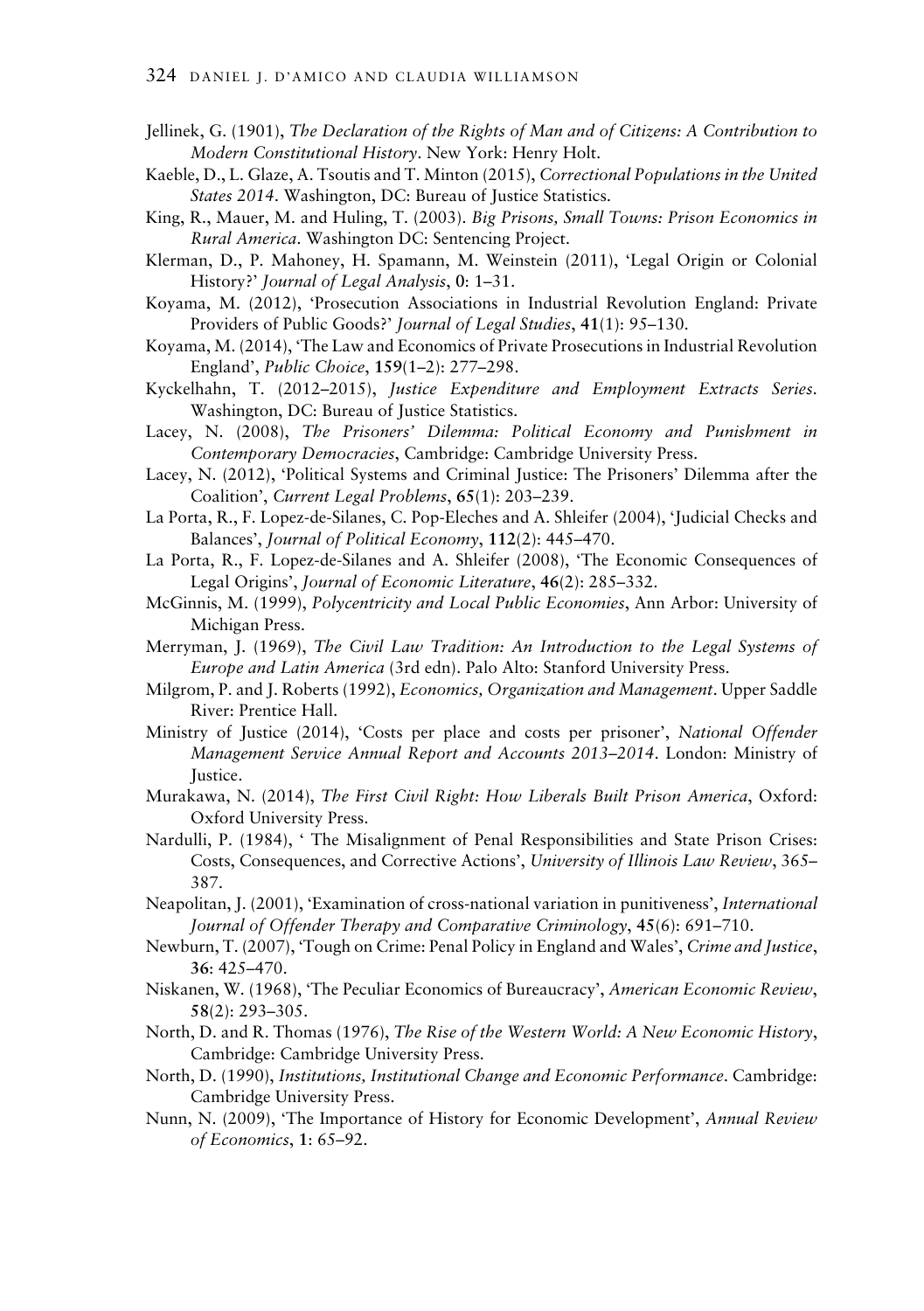- <span id="page-22-0"></span>Ostrom, V. (1973), *The Intellectual Crisis in American Public Administration*. Tuscaloosa: University of Alabama Press.
- Pistor, K. (2006), 'Legal Ground Rules in Coordinated and Liberal Market Economies', in K. Hopt, E. Wymeersch, H. Kanda and H. Baum (eds) *Corporate Governance in Context: Corporations, States, and Markets in Europe, Japan, and the US*. Oxford: Oxford University Press, pp. 249–80.
- Pistor, K. and S. Deakin (eds) (2012), *Legal Origin Theory*. Cheltenham: Edward Elgar.
- Pfaff, J. (2017), *Locked in: The True Causes of Mass Incarceration and How to Achieve Actual Reform*. New York: Basic Books.
- Plucknett, T. (1929 [2010]), *A Concise History of the Common Law*, Indianapolis: Liberty Fund.
- Pollock, F. and F. Maitland (1898 [1968]), *The History of English Law Before the Time of Edward I: Volumes I and II*. Indianapolis: Liberty Fund.
- Roche, S. (2007), 'Criminal Justice Policy in France: Illusions of Severity', *Crime and Justice*, **36**(1): 471–550.
- Rosenberg, N. and L. Birdzell (1986), *How the West Grew Rich: The Economic Transformation of the Industrial World*, New York: Basic Books.
- Rothman, D. (1971), *The Discovery of the Asylum*. New York: Book Service.
- Rothman, D. (1980), *Conscience and Convenience: The Asylum and Its Alternatives in Progressive America*. Abingdon: Routledge.
- Ruddell, R. (2005), 'Social Disruption, State Priorities, and Minority Threat: A Cross-national Study of Imprisonment', *Punishment & Society*, **7**(1): 7–28.
- Rusche, G. and O. Kirschheimer (1939 [2003]), *Punishment and Social Structure*. New York: Transaction Publishers.
- Sah, R. and J. Stiglitz (1986), 'The Architecture of Economic Systems: Hierarchies and Polyarchies', *American Economic Review*, **76**(4): 716–727.
- Shleifer, A. (2012), *The Failure of Judges and the Rise of Regulators*. Cambridge: MIT Press.
- Siems, M. (2016). 'Varieties of legal systems: towards a new global taxonomy', *Journal of Institutional Economics*, **12**(3): 579–602.
- Skarbek, D. (2016), 'Covenants without the Sword? Comparing Prison Self-Governance Globally', *American Political Science Review*, **110**(4): 845–862.
- Soares, R. (2004a), 'Crime Reporting as a Measure of Institutional Development', *Economic Development and Cultural Change*, 851–871.
- Soares, R. (2004b), 'Development, Crime and Punishment: Accounting for the International Differences in Crime Rates', *Journal of Development Economics*, **73**: 155–184.
- Spamann, H. (2010), 'Legal Origins, Civil Procedure, and the Quality of Contract Enforcement', *Journal of Institutional and Theoretical Economics*, **166**(1): 149– 165.
- Spamann, H. (2016), 'The US Crime Puzzle: A Comparative Perspective on US Crime & Punishment', *American Law and Economics Review*, **18**(33): 33–87.
- Spierenburg, P. (1991), *The Prison Experience: Disciplinary Institutions and Their Inmates in Early Modern Europe*. Amsterdam: Amsterdam Academic Archive.
- Stephen, J. (1883 [1963]), *A History of the Criminal Law of England*, New York: Burt Franklin.
- Stuntz, W. (2011), *The Collapse of American Criminal Justice*, Cambridge: Harvard University Press.
- Sutton, J. (2000), 'Imprisonment and Social Classification in Five Common-Law Democracies, 1955–1985', *American Journal of Sociology*, **106**(2): 350–386.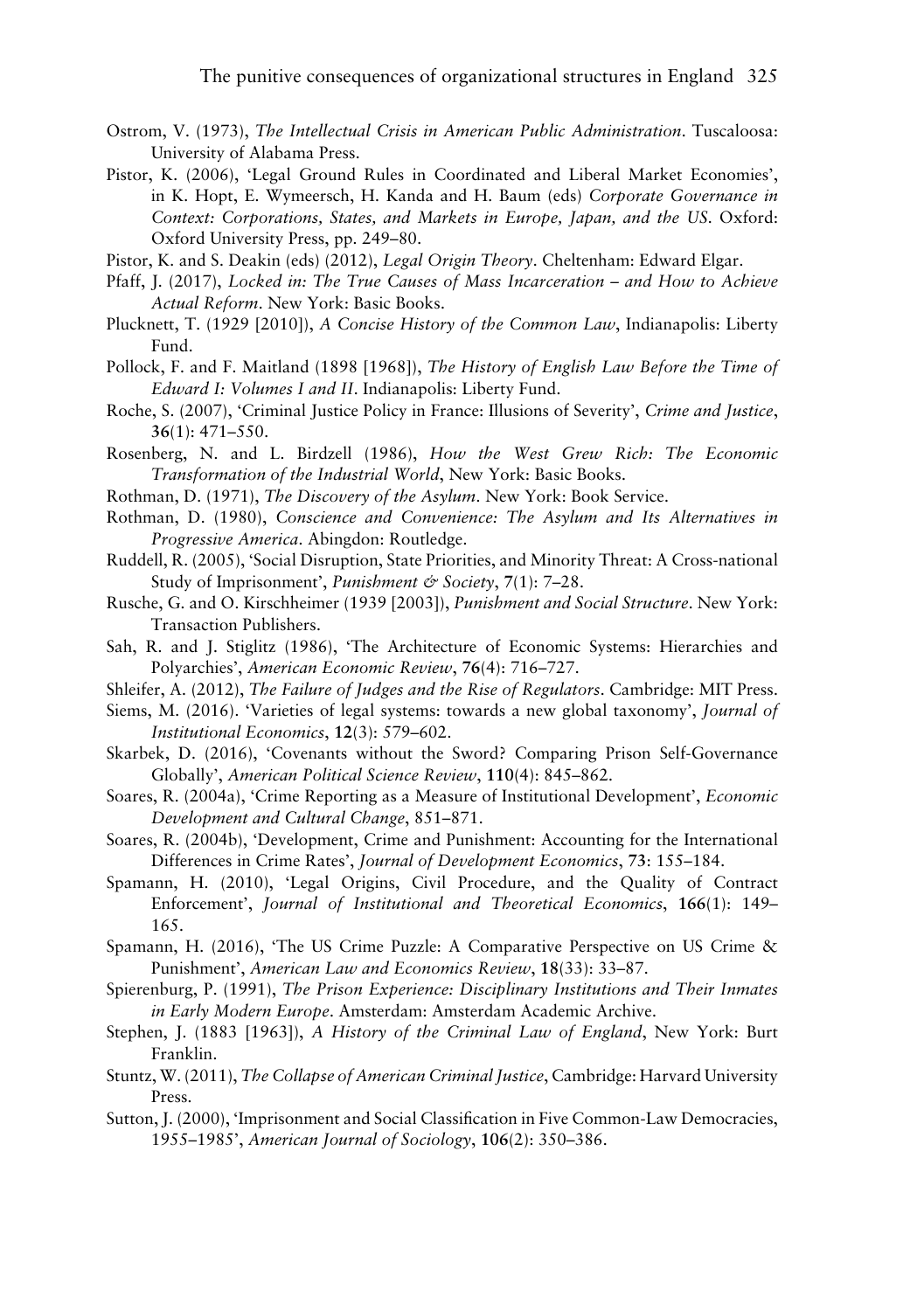<span id="page-23-0"></span>Sutton, J. (2004), 'The Political Economy of Imprisonment in Affluent Western Democracies, 1960–1990', *American Sociological Review*, **69**(2): 170–189.

Tobias, J. (1979), *Crime and Police in England 1700–1900*, New York: St. Martin's Press.

Tocqueville, A. (1835), *Democracy in America*. Indianapolis: Liberty Fund.

- Tullock, G. (1965 [2005]), 'The Politics of Bureaucracy', in C. Rowley (ed.), *The Selected Works of Gordon Tullock, Volume 6: Bureaucracy*. Indianapolis: Liberty Fund: 13– 235.
- United Nations Office on Drug and Crime, Data. Washington DC. Available at: [www.unodc.org/unodc/en/data-and-analysis/statistics/crime.html](http://www.unodc.org/unodc/en/data-and-analysis/statistics/crime.html) (last accessed 19 March 2018).
- Walmsley, R. (2003), 'Global Incarceration and Prison Trends', *Forum on Crime and Society*, **3**: (1–2): 65–78.
- Walmsley, R. (2016), 'World Prison Population List, Eleventh Edition', *World Prison Brief*. Washington, DC: Institute for Criminal Policy Research.
- Weber, M. (1922 [1978]), *Economy and Society*, Berkley: University of California Press.
- Whitman, J. (2007), 'What Happened to Tocqueville's America?' *Social Research*, **74**(2): 251–268.
- Williamson, O. (1981), 'The Economics of Organization: The Transaction Cost Approach', *The American Journal of Sociology*, **87**(3): 548–577.